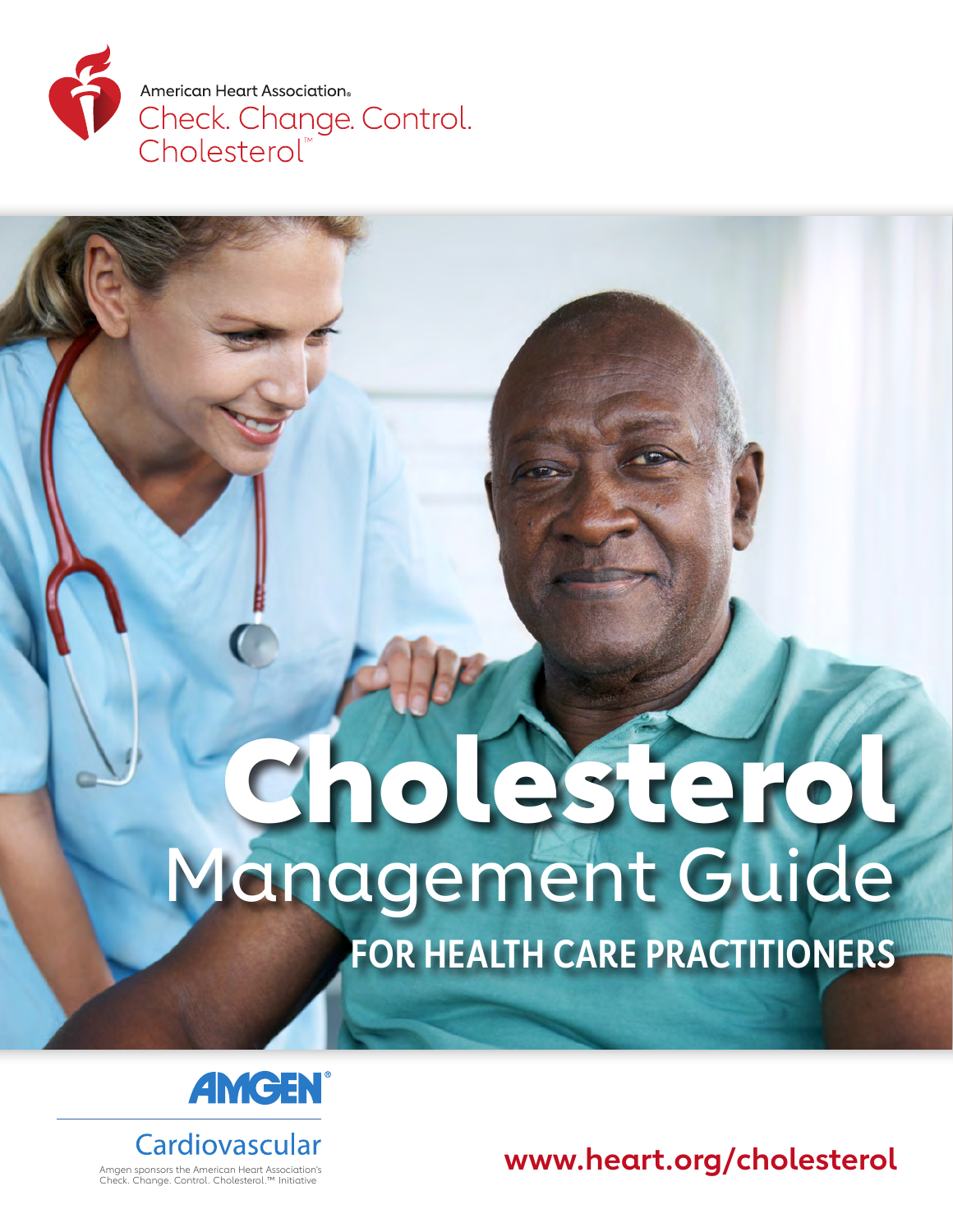

## **Contents**

| Introduction                                                            | 1              |
|-------------------------------------------------------------------------|----------------|
| <b>Top 10 Take-Home Messages</b>                                        | $\overline{2}$ |
| Highlights of the 2018 Guideline on the Management of Blood Cholesterol | $\overline{4}$ |
| Lipoproteins                                                            | 8              |
| <b>Primary Prevention</b>                                               | 11             |
| <b>Secondary Prevention</b>                                             | 14             |
| <b>Cholesterol and Comorbidities</b>                                    | 16             |
| <b>Your Patient Is Your Partner</b>                                     | 19             |
| <b>Medications</b>                                                      | 21             |
| <b>Lifestyle Therapies</b>                                              | 23             |
| <b>Additional Resources</b>                                             | 25             |
|                                                                         |                |

For the full version of the 2018 Cholesterol Guideline, see

Grundy SM, Stone NJ, Bailey AL, et al. 2018 AHA/ACC/AACVPR/AAPA/ABC/ACPM/ADA/AGS/APhA/ASPC/NLA/PCNA guideline on the management of blood cholesterol: a report of the American College of Cardiology/American Heart Association Task Force on Clinical Practice Guidelines [published online November 10, 2018]. *Circulation*.

© Copyright 2018 American Heart Association, Inc., a 501(c)(3) not-for-profit. All rights reserved. Check. Change. Control. Cholesterol is a trademark. Unauthorized use prohibited. KJ1366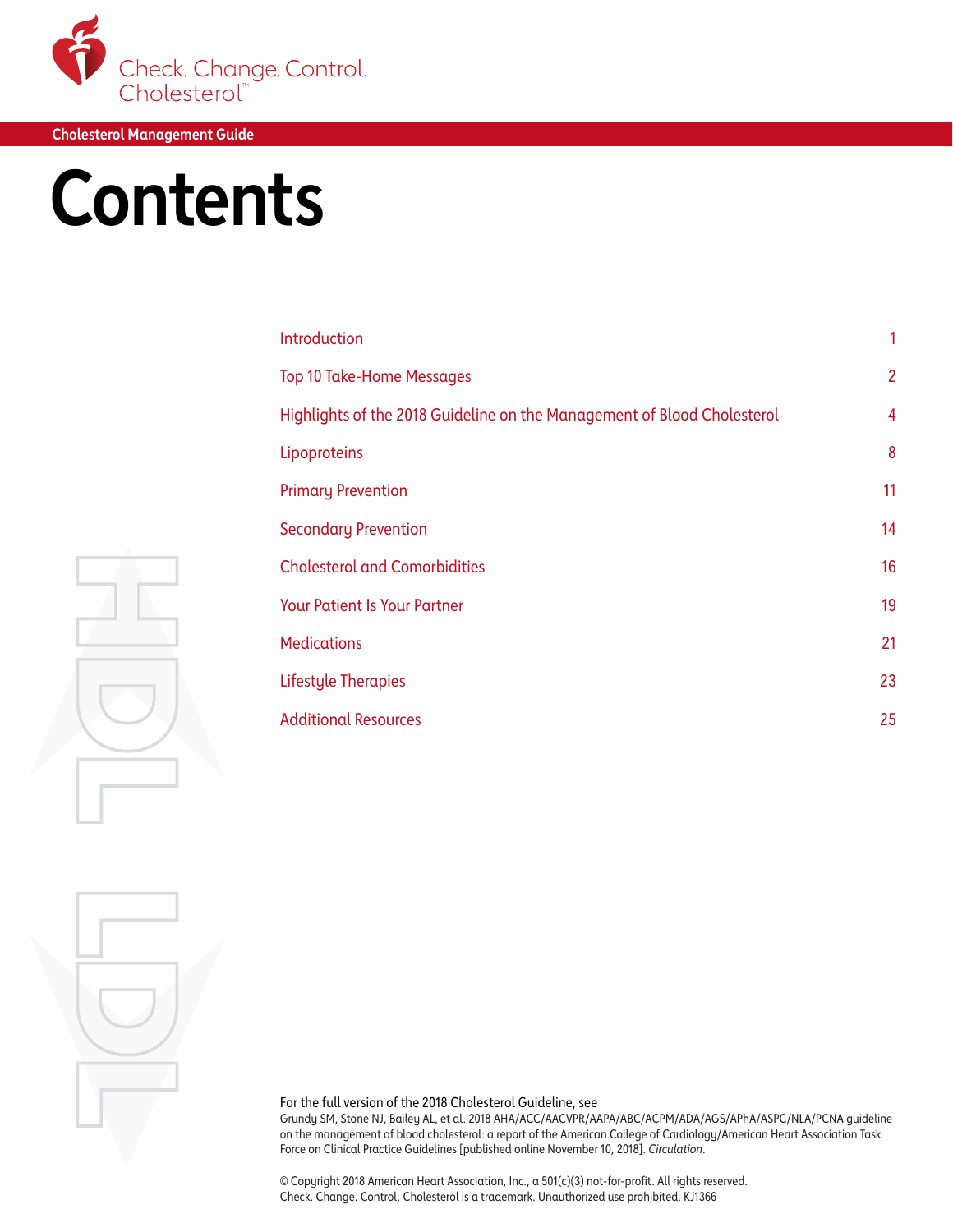<span id="page-2-0"></span>

## **Introduction**

The "[2018 Guideline on the Management of Blood Cholesterol](https://www.ahajournals.org/doi/10.1161/CIR.0000000000000625)" presents new guidelines to give healthcare providers consistent, clear, and evidence-based guidance for treating patients at risk for atherosclerotic cardiovascular disease (ASCVD).

The 2018 guideline covers risk assessment, primary and secondary prevention of ASCVD, lifestyle interventions, statin therapy, and nonstatin alternatives and adjuncts. To help clinicians bring the guidelines into clinical practice, we've created several resources focused on risk assessment and cholesterol management recommendations for primary and secondary prevention for those with elevated risk or high cholesterol levels, including printable tools to help you

- Assess patients' risk for ASCVD and the use of tools such as the [ASCVD Risk Calculator](http://static.heart.org/riskcalc/app/index.html#!/baseline-risk)
- Understand when and how to prescribe and manage statins and nonstatin therapies
- Discuss a patient's ASCVD risks as well as options for treatment
- Overcome common barriers to treatment

## **Key Points**

- Use evidence-based tools such as the ASCVD Risk Calculator to identify patients at elevated risk who might benefit from treatment.
- Consider a patient's blood cholesterol level, a main modifiable risk factor, along with other health and lifestyle factors when assessing and calculating ASCVD risk.
- Statins are the first-line agents used to decrease cholesterol and reduce the risk of ASCVD events.
- Statin therapy is safe when used properly and monitored.
- Engage patients in the discussion before initiating statin therapy and lifestyle changes.
- Start with the appropriate intensity of statin therapy to reduce ASCVD risk, and regularly monitor patients for adherence to lifestyle changes and appropriate intensity of statin therapy.
- Evidence does not support treating to a specific LDL-C or non–HDL-C target.
- If a patient has problems taking a statin, or if a statin alone does not sufficiently lower cholesterol, consider a nonstatin drug therapy in combination or as monotherapy in selected individuals.



The 2018 guideline emphasizes the lifetime risk of unmanaged high cholesterol and the importance of primary and secondary prevention strategies to reduce a patient's risk of future ASCVD.

1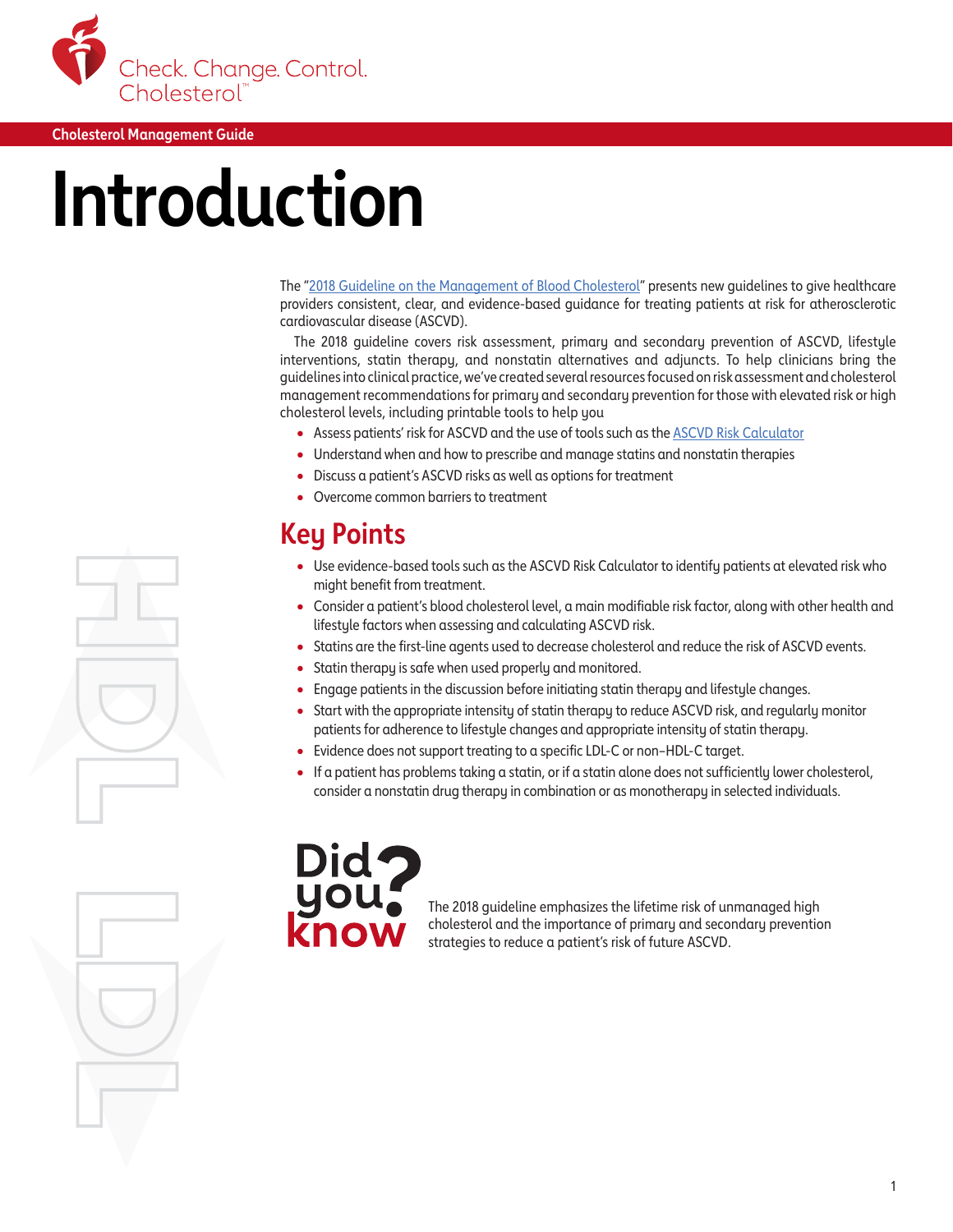<span id="page-3-0"></span>

# **Top 10**

### **Take-Home Messages to Reduce Risk of ASCVD Through Lipid Management**

1. **In all individuals, emphasize a heart-healthy lifestyle across the life course.** A healthy lifestyle reduces atherosclerotic cardiovascular disease (ASCVD) risk at all ages. In younger individuals, healthy lifestyle can reduce development of risk factors and is the foundation of ASCVD risk reduction. In young adults 20 to 39 years of age, an assessment of lifetime risk facilitates the clinician-patient risk discussion (see No. 6) and emphasizes intensive lifestyle efforts. In all age groups, lifestyle therapy is the primary intervention for metabolic syndrome.

2. **In patients with clinical ASCVD, reduce low-density lipoprotein cholesterol (LDL-C) with highintensity statins or maximally tolerated statins to decrease ASCVD risk.** Greater LDL-C reductions on statin therapy, leading to lower LDL-C levels, lower subsequent risk; use a maximally tolerated statin to reduce LDL-C levels by ≥50%.

3. **In very high-risk ASCVD, use an LDL-C threshold of 70 mg/dL (1.8 mmol/L) to consider addition of nonstatins to statins.** In very high-risk ASCVD patients, it is reasonable to add ezetimibe to maximally tolerated statin therapy when the LDL-C level remains ≥70 mg/dL (≥1.8 mmol/L). In patients at very high risk whose LDL-C level remains ≥70 mg/dL (≥1.8 mmol/L) on maximally tolerated statin and ezetimibe therapy, adding a proprotein convertase subtilisin/kexin type (PCSK9) inhibitor is reasonable, although the long-term safety (>3 years) is uncertain and cost-effectiveness is low at mid-2018 list prices.

4. **In patients with severe primary hypercholesterolemia (LDL-C level ≥190 mg/dL [≥4.9 mmol/L]), without calculating 10-year ASCVD risk, begin high-intensity statin therapy.** If the LDL-C level remains ≥100 mg/dL (≥2.6 mmol/L), adding ezetimibe is reasonable. If the LDL-C level on statin plus ezetimibe remains ≥100 mg/dL (≥2.6 mmol/L) and the patient has multiple factors that increase subsequent risk of ASCVD events, a PCSK9 inhibitor may be considered, although the long-term safety (>3 years) is uncertain and economic value is low at mid-2018 list prices.

5. **In patients 40 to 75 years of age with diabetes mellitus and an LDL-C level of ≥70 mg/dL (≥1.8 mmol/L), start moderate-intensity statins without calculating 10-year ASCVD risk.** In patients with diabetes mellitus at higher risk, especially those with multiple risk factors or those 50 to 75 years of age, it is reasonable to use a high-intensity statin to reduce the LDL-C level by ≥50%.

6. **In adults 40 to 75 years of age evaluated for primary ASCVD prevention, have a clinician-patient risk discussion before starting statin therapy.** Risk discussion should include a review of major risk factors (eg, cigarette smoking, elevated blood pressure, LDL-C, hemoglobin A1C [if indicated], and calculated 10-year risk of ASCVD); the presence of risk-enhancing factors (see No. 8); the potential benefits of lifestyle and statin therapies; the potential for adverse effects and drug-drug interactions; consideration of costs of statin therapy; and patient preferences and values in shared decision-making.

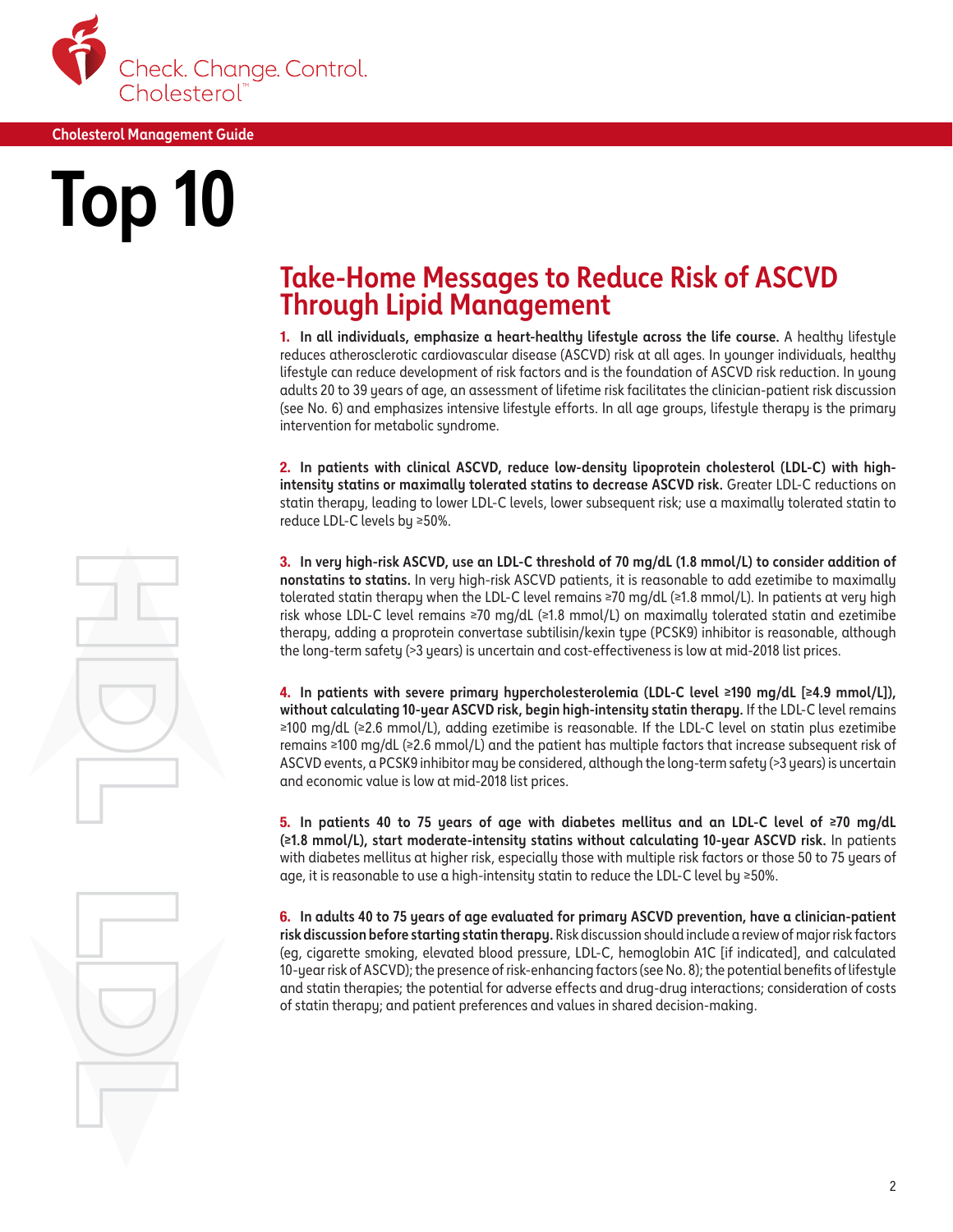

7. **In adults 40 to 75 years of age without diabetes mellitus and with LDL-C levels ≥70 mg/dL (≥1.8 mmol/L) at a 10-year ASCVD risk of ≥7.5%, start a moderate-intensity statin if a discussion of treatment options favors statin therapy.** Risk-enhancing factors favor statin therapy (see No. 8). If risk status is uncertain, consider using coronary artery calcium (CAC) to improve specificity (see No. 9). If statins are indicated, reduce LDL-C levels by ≥30%, and if 10-year risk is ≥20%, reduce LDL-C levels by ≥50%.

8. **In adults 40 to 75 years of age without diabetes mellitus and 10-year risk of 5% to 19.9%, riskenhancing factors favor initiation of statin therapy (see No. 7)**. Risk-enhancing factors include family history of premature ASCVD; persistently elevated LDL-C levels ≥160 mg/dL (≥4.1 mmol/L); metabolic syndrome; chronic kidney disease; history of preeclampsia or premature menopause (age <40 years); chronic inflammatory disorders (eg, rheumatoid arthritis, psoriasis, or chronic HIV); high-risk ethnic groups (eg, South Asian); persistent elevations of triglycerides ≥175 mg/dL (≥1.97 mmol/L); and, if measured in selected individuals, apolipoprotein B ≥130 mg/dL (≥2500 nmol/L), high-sensitivity C-reactive protein 2.0 mg/L (190 nmol/L), ankle brachial index <0.9, and lipoprotein (a) ≥50 mg/dL (125 nmol/L), especially at higher values of lipoprotein (a).

9. **In adults 40 to 75 years of age without diabetes mellitus and with LDL-C levels ≥70 to 189 mg/dL (≥1.8 to 4.9 mmol/L), at a 10-year ASCVD risk of ≥7.5% to 19.9%, if a decision about statin therapy is uncertain, consider measuring CAC.** If CAC is zero, treatment with statin therapy may be withheld or delayed, except in cigarette smokers, those with diabetes mellitus, and those with a strong family history of premature ASCVD. A CAC score of 1 to 99 favors statin therapy, especially in those >55 years of age. For any patient, if the CAC score is ≥100 Agatston units or ≥75th percentile, statin therapy is indicated unless otherwise deferred by the outcome of clinician-patient risk discussion.

10. **Assess adherence and percentage response to LDL-C-lowering medications and lifestyle changes with repeat lipid measurement 4 to 12 weeks after statin initiation or dose adjustment, repeated every 3 to 12 months as needed.** Define responses to lifestyle and statin therapy by percentage reductions in LDL-C levels compared with baseline. In ASCVD patients at very high risk, triggers for adding nonstatin drugs are defined by threshold LDL-C levels ≥70 mg/dL (≥1.8 mmol/L) on maximal statin therapy (see No. 3).

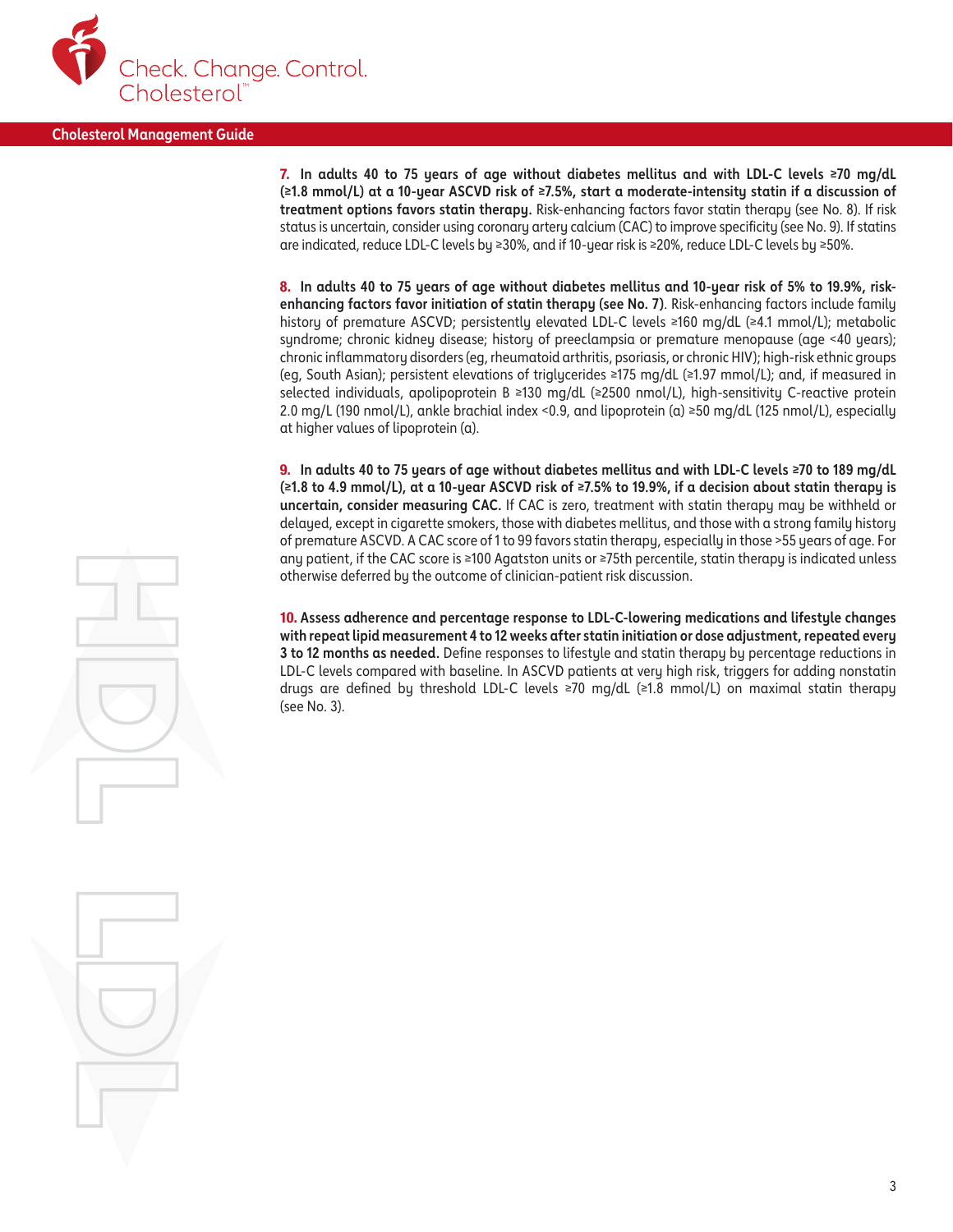

## $\textbf{Highlights}$  of the 2018 Guideline on the

### **Importance of Cholesterol Management**

The ["2018 Guideline on the Management of Blood Cholesterol"](https://www.ahajournals.org/doi/10.1161/CIR.0000000000000625) is an update to the 2013 guideline on diagnosing, treating, and monitoring high cholesterol.

Fifty-six million (48.6%) US adults over 40 years of age are eligible for statin therapy on the basis of the 2013 guideline for managing blood cholesterol from the American College of Cardiology and the American Heart Association. This is significant when you consider that having a high level of low-density lipoprotein cholesterol (LDL-C) is a major risk factor for atherosclerotic cardiovascular disease (ASCVD). Because LDL-C contributes to fatty buildups and narrowing of the arteries (atherosclerosis), it's often called the "bad" cholesterol, and in fact, high LDL-C at any age can cumulatively increase the risk for heart disease and stroke.

While there is no *ideal* target blood level for LDL-C, the 2018 guideline recognizes, in principle, that "lower is better." Studies suggest that an optimal total cholesterol level is about 150 mg/dL, with LDL-C at or below 100 mg/dL, and adults with LDL-C in this level have lower rates of heart disease and stroke.

### **Risk Assessment**

The 2018 guideline recommends that healthcare providers conduct a detailed risk assessment with their patients through an ASCVD risk calculator ([static.heart.org/riskcalc/app/index.html#!/baseline-risk](http://static.heart.org/riskcalc/app/index.html#!/baseline-risk)), which providers can use to discuss risks and treatment options with patients. A consumer-facing risk calculator is available as well at [www.heart.org/ccccalculator](http://www.heart.org/ccccalculator). This calculator combines all major risk factors to estimate a patient's probability for developing ASCVD. Risk factors include smoking, high blood pressure, abnormal cholesterol, and diabetes. Because atherosclerosis progresses over a lifetime, age counts as a risk factor, too. When the ASCVD risk status is uncertain, a coronary artery calcium test may clarify risk for patients aged 40 to 75, and it may also help decide whether to start or restart statin therapy.

Along with traditional cardiovascular disease risk factors like smoking, high blood pressure, high cholesterol, and high blood sugar, the guideline now calls for further review in some people aged 40 to 75 of **risk-enhancing factors** such as family history and other health conditions. The presence or absence of risk-enhancing factors in this age group without diabetes and 10-year risk of 7.5% to 19.9% can help further determine whether patients should start or intensify statin therapy.

Patients with extremely high LDL-C (190 mg/dL or more) or other conditions that can increase their ASCVD risk, and those who have been diagnosed with cardiovascular disease, need immediate intervention with high-intensity statins to manage their cholesterol without further risk assessment.

The 2018 guideline also recognizes the importance of identifying and managing high LDL-C in children, adolescents, and young adults to reduce their lifetime exposure to the health effects of high cholesterol. Most children can reduce their lifetime ASCVD risk by practicing healthier lifestyles. In some cases, high cholesterol in children can point to a genetic issue like familial hypercholesteremia, prompting screening of family members to identify those who are at increased risk.

## **Primary Prevention**

The 2018 guideline recommends that for adults 20 years or older who are free from ASCVD (and not on lipid-lowering therapy), measure LDL-C with either a fasting or nonfasting plasma lipid profile when estimating ASCVD risk, and document baseline LDL-C. For adults 20 years or older who have an initial nonfasting lipid profile with triglycerides 400 mg/dL or higher, repeat the lipid profile with the patient fasting to establish fasting triglyceride levels and baseline LDL-C.

4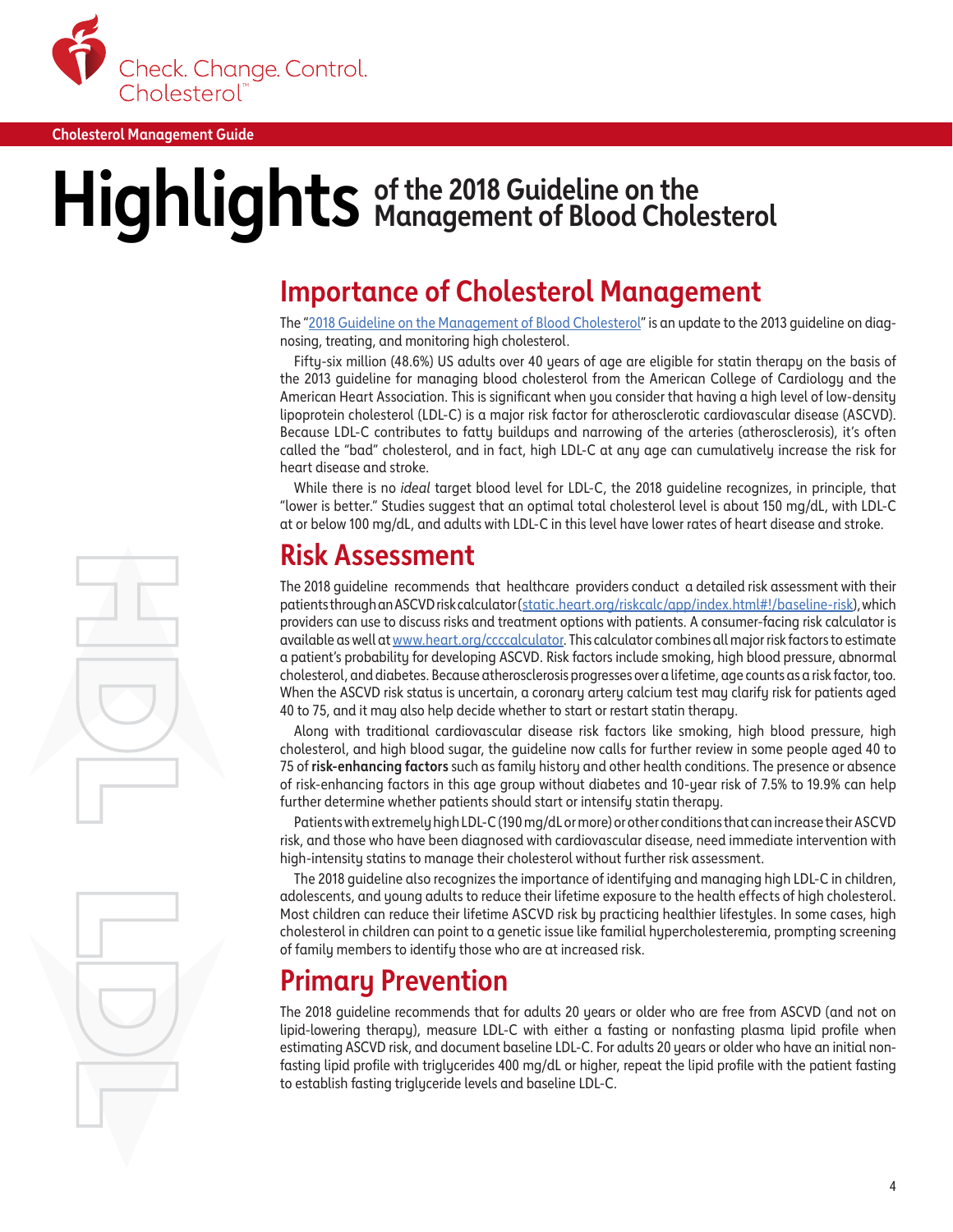

As with children, most patients can reduce their lifetime ASCVD risk through healthier lifestyle practices. Encourage patients to reduce their caloric intake of saturated fat and dietary cholesterol and to eliminate trans fat completely. In addition to these dietary changes, patients should strive for an average of 30 minutes of moderate to vigorous physical activity 5 times per week. But even moderate amounts of activity can reduce risk for patients who achieve this goal, and patients with metabolic syndrome may also benefit from physical activity.

When lifestyle interventions alone are not enough to lower LDL-C, statins generally provide the most effective lipid-lowering treatment. There are 3 main treatment regimens for statins:

- **High intensity**, which typically lowers LDL-C by 50% or more
- **Moderate intensity**, which lowers LDL-C by 30% to 49%
- **Low intensity**, which lowers LDL-C by 30% or less

Use a stepwise approach to manage high cholesterol, adding therapies as tolerated until the cholesterol levels are lowered adequately. If a patient has problems taking a statin or if a statin alone doesn't sufficiently lower LDL-C, additional drug options are available. Adding a bile acid sequestrant or ezetimibe to a statin regimen further lowers LDL-C, by approximately 15% to 30% and 13% to 20%, respectively. And adding a PCSK9 inhibitor to a statin regimen has been shown to further reduce LDL-C by 43% to 64%.

Patients with extremely high LDL-C (190 mg/dL or higher) have a high lifetime risk for a cardiovascular event. For patients aged 20 to 75, providers should prescribe a maximally tolerated statin.

Adults **aged 40 to 75 who have diabetes** are usually considered at moderate to high risk for cardiovascular disease. The guideline recommends moderate-intensity statins, regardless of the patient's estimated 10-year risk for ASCVD (Figure 1).



#### **Figure 1. Primary prevention.**

Abbreviations: apoB, apolipoprotein B; ASCVD, atherosclerotic cardiovascular disease; CAC, coronary artery calcium; hsCRP, high-sensitivity C-reactive protein; LDL-C, low-density lipoprotein cholesterol; Lp(a), lipoprotein (a).

5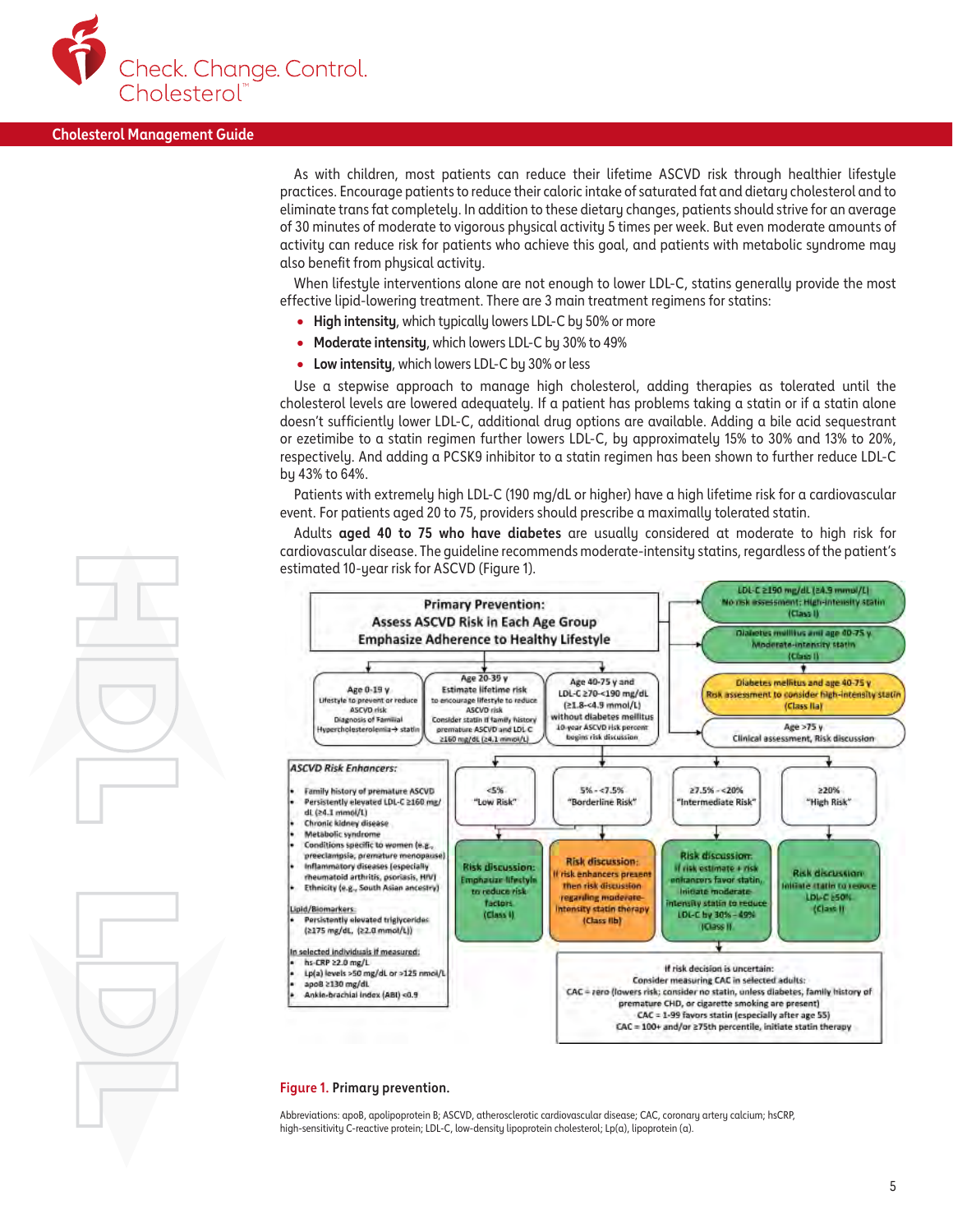

### **Secondary Prevention**

For patients who have had a serious cardiovascular incident or procedure, secondary prevention may reduce the risk of another event. Providers should use an ideal LDL-C threshold of less than 70 mg/dL when considering adding ezetimibe and PCSK9 inhibitors to an existing statin therapy (Figure 2).



#### **Figure 2. Secondary prevention.**

Abbreviations: ACS, acute coronary syndrome; ASCVD, atherosclerotic cardiovascular disease; HDL-C, high-density lipoprotein cholesterol; LDL-C, low-density lipoprotein cholesterol; MI, myocardial infarction; PCSK9i, PCSK9 inhibitor. \*Very high risk includes a history of multiple major ASCVD events or 1 major ASCVD event and multiple high-risk conditions.

### **Monitoring**

Once patients begin a treatment plan, providers should reassess at 4 to 12 weeks with a fasting or nonfasting lipid test and check for statin intolerance, and retest every 3 to 12 months if needed. Using the percentage reduction in LDL-C (rather than total cholesterol) in follow-up monitoring of patients can help you estimate how well the statin medication is working.

Lowering LDL-C levels by 1% generally equals about 1% reduction in heart disease and stroke risk, but the effect can be even greater when starting with higher baseline levels of LDL-C. On the basis of several large studies, it's estimated that reducing LDL-C levels with statins by about 38.7 mg/dL can reduce heart disease and stroke risk by about 21%, based on the results of several large studies.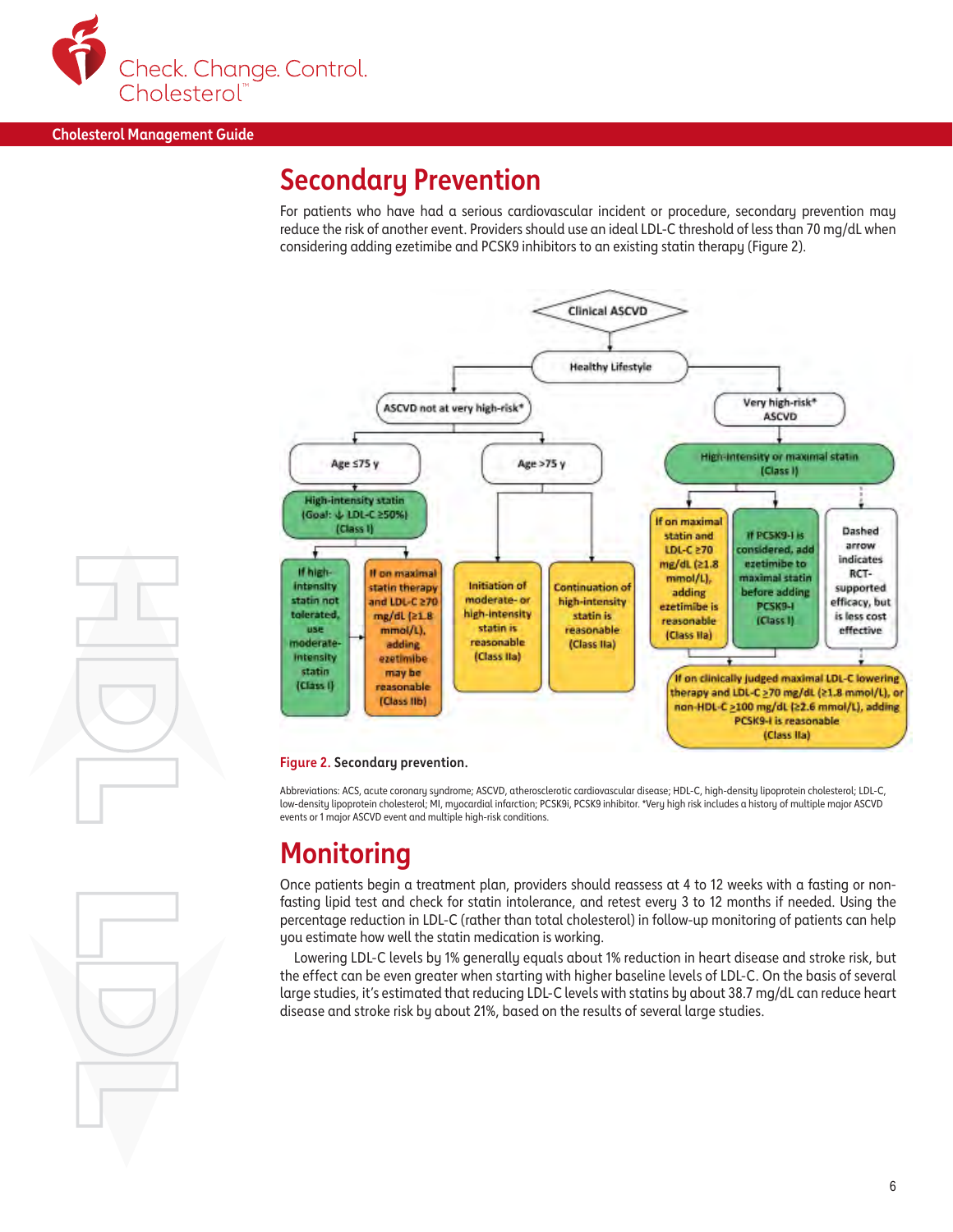

### **Implementing the 2018 Guideline Recommendations**

When initiating treatment plans and before prescribing therapy, providers should

- Allow patients to ask questions and express concerns and preferences about their ability and likelihood to follow and stick to the lifestyle and medication plan
- Emphasize the potential for lowering the patient's cardiovascular disease risk
- Discuss any possible drug interactions and adverse effects
- Address issues that factor into, or may become a barrier to, a shared-decision plan, such as costs and the patient's overall health

The 2018 guideline recommends offering options such as phone and calendar reminders, educational activities, and simplified medication doses to help patients stick to their treatment plans. The 2018 guideline also includes considerations for special populations in the United States:

- Racial/ethnic groups (Section 4.5.1)
- Women (Section 4.5.3)
- People with diabetes mellitus (Section 4.3)
- People with chronic kidney disease (Section 4.5.4)
- People with chronic inflammatory conditions/HIV (Section 4.5.5)
- Older adults (Section 4.4.4.1)
- People with hypertriglyceridemia (Section 4.5.2)

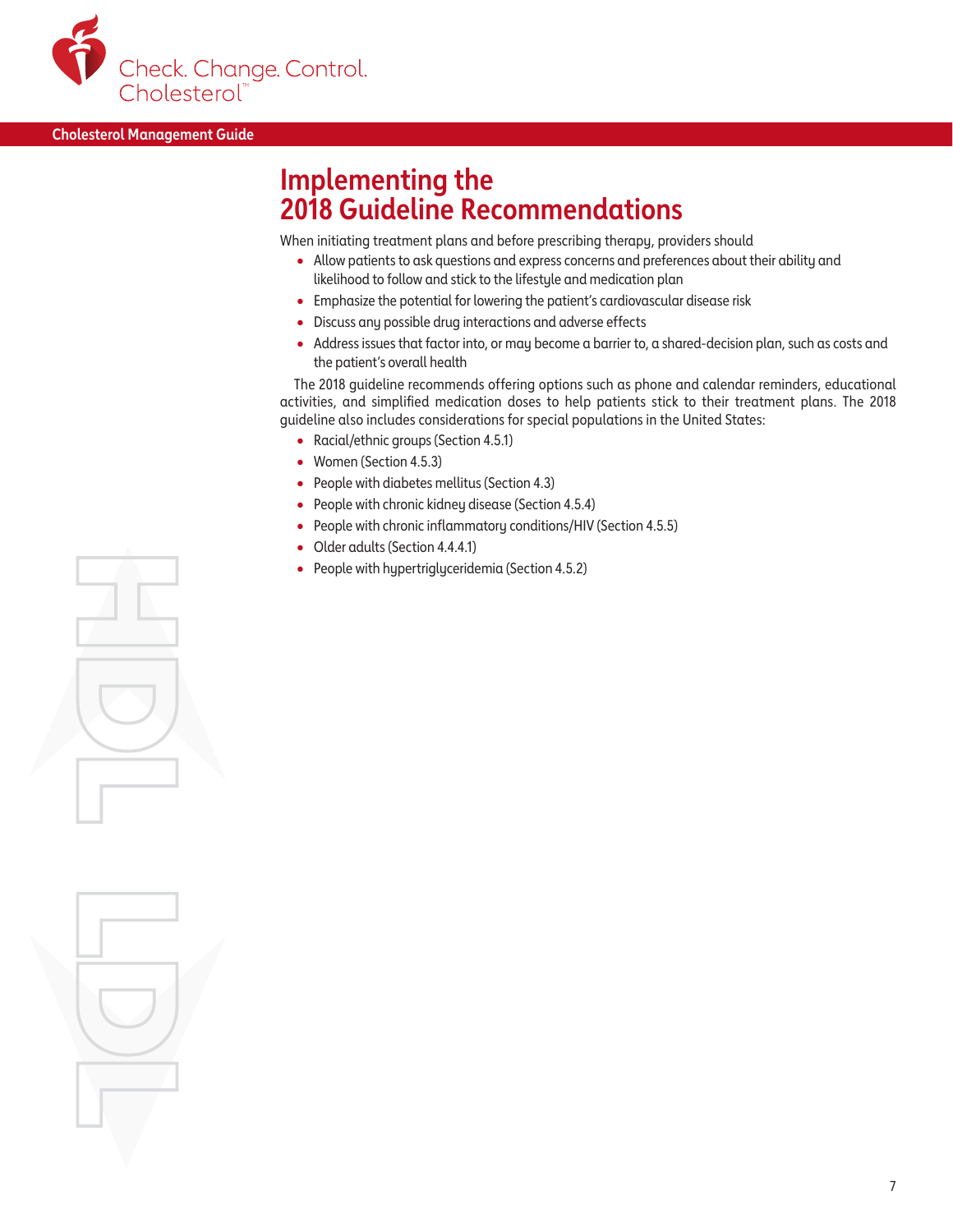<span id="page-9-0"></span>

## **Lipoproteins**

Low-density lipoprotein cholesterol (LDL-C) is a primary cause of atherosclerosis, but cigarette smoking, hypertension, dysglycemia, other lipoprotein abnormalities, and advancing age can contribute as well. By combining major risk factors into a prediction equation, you can estimate a person's probability of developing atherosclerotic cardiovascular disease (ASCVD). Because fasting and nonfasting total cholesterol and high-density lipoprotein cholesterol (HDL-C) levels have fairly similar prognostic value and associa-tions with cardiovascular disease outcomes, the ["2018 Guideline on the Management of Blood Cholesterol"](https://www.ahajournals.org/doi/10.1161/CIR.0000000000000625) recommends measuring either a fasting or a nonfasting plasma lipid profile to estimate ASCVD risk and document baseline LDL-C in adults who are 20 years or older and not on lipid-lowering therapy (Figure 3).

In adults 20 years or older with an initial nonfasting lipid profile triglycerides level of ≥400 mg/dL (≥4.5 mmol/L), repeat a lipid profile in the fasting state to assess fasting triglyceride levels and baseline LDL-C.

For patients with an LDL-C level <70 mg/dL (<1.8 mmol/L), measurement of direct LDL-C or modified LDL-C estimate is reasonable to improve accuracy over the Friedewald formula.

In adults 20 years or older with no personal history of ASCVD but a family history of premature ASCVD or genetic hyperlipidemia, measurement of a fasting plasma lipid profile is reasonable to help understand and identify familial lipid disorders.

**Figure 3. Recommendations for measuring LDL-C and non–HDL-C.**

Abbreviations: ASCVD, atherosclerotic cardiovascular disease; HDL-C, high-density lipoprotein cholesterol; LDL-C, low-density lipoprotein cholesterol.

## **Lipoproteins and ASCVD Risk**

Serum cholesterol and its lipoprotein carriers (LDL, very low-density lipoprotein [VLDL], and HDL) are related to ASCVD. LDL-C is the dominant form of atherogenic cholesterol. VLDL is the chief carrier of triglycerides, and VLDL cholesterol is atherogenic while HDL-C is seemingly nonatherogenic. Chylomicrons transport dietary fat; chylomicron atherogenicity is uncertain.

US population studies suggest that optimal total cholesterol levels are about 150 mg/dL (3.8 mmol/L), corresponding to an LDL-C level of about 100 mg/dL (2.6 mmol/L). Confirming the general principle that "lower is better," randomized controlled trials of cholesterol-lowering drugs in high-risk patients show that reducing LDL-C reduces instances of ASCVD. Generally, lowering LDL-C levels by 1% gives an approximate 1% reduction in the risk of ASCVD.

For easy and useful tools to help identify patients at risk for heart attack and stroke who might benefit from preventive treatment, see the American Heart Association's [ASCVD Risk Calculator](http://static.heart.org/riskcalc/app/index.html#!/baseline-risk) and the patient-facing [Check. Change. Control. Calculator](https://ccccalculator.ccctracker.com/)™.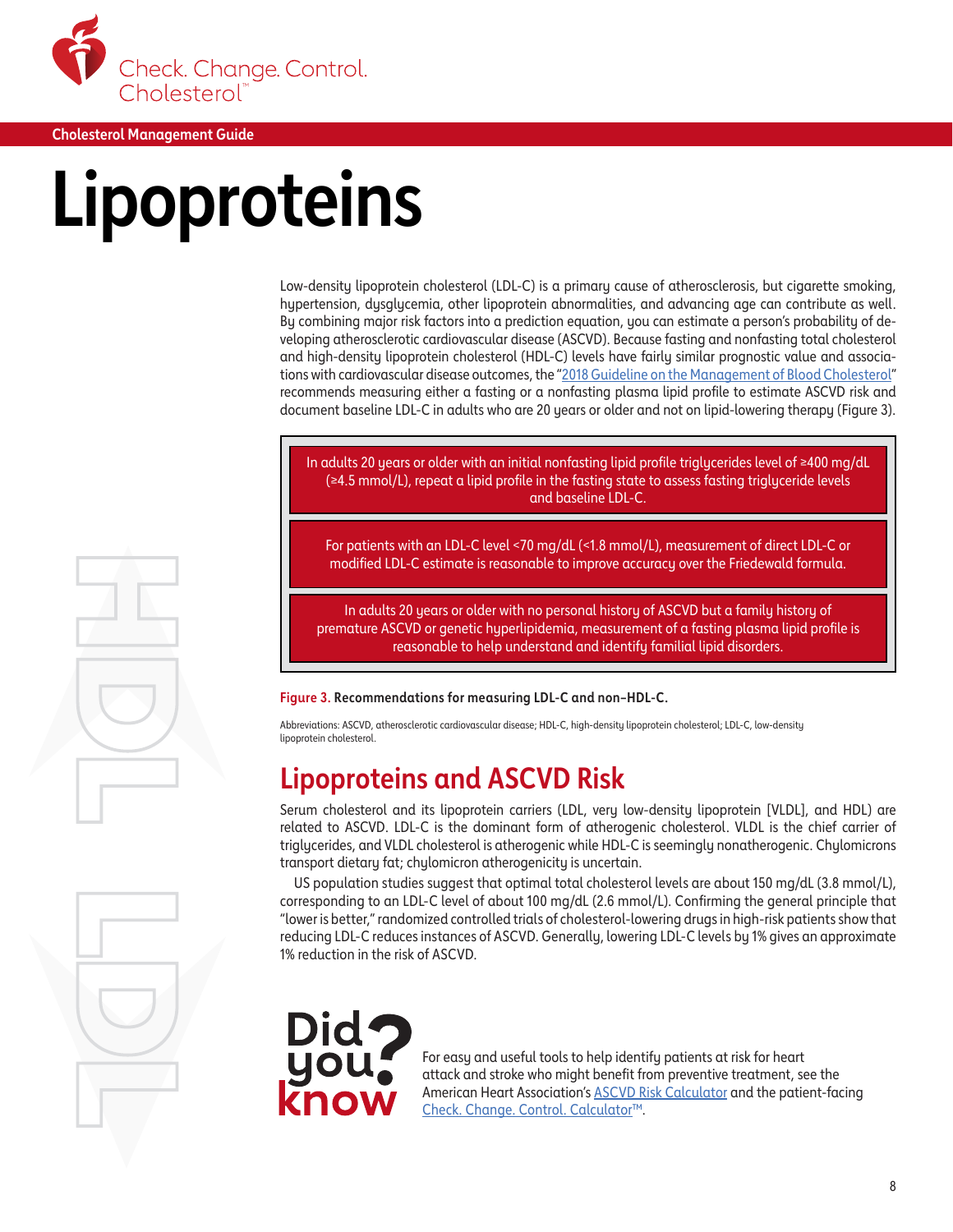

## **Ten-Year ASCVD Risk**

In adults without ASCVD, assess traditional ASCVD risk factors every 4 to 6 years, and assess lifetime ASCVD risk for adults younger than 40 years and consider adding a statin medication to lifestyle changes if the patient's LDL-C levels are higher than 160 mg/dL or if the patient has a family history of early cardiovascular disease. Note that adults aged 40 to 75 years may receive statin therapy, but selecting patients for this therapy is a multistep process. The first step is to categorize patients into 4 categories of risk. One of the categories includes adults 40 to 75 years of age whose 10-year ASCVD risk is estimated by using the pooled cohort equations. The 10-year risk for ASCVD is categorized as low risk (<5%), borderline risk (5% to <7.5%), intermediate risk (≥7.5% to <20%), and high risk (≥20%) (Figure 4). Once you determine your patient's risk level, talk with your patient about his or her risk level and specific risk factors, adherence to a healthy lifestyle, the potential for cardiovascular disease risk–reduction benefits, and the potential for adverse effects and drug-drug interactions, as well as the patient's personal preferences for a treatment decision.

| Low risk $(5%)$                                   | Discuss risk with your patient and emphasize healthy lifestyle habits<br>$\bullet$<br>to reduce risk factors.                                                                                                                                                                                                                                                                                                                                                                                                                                                                                                                          |
|---------------------------------------------------|----------------------------------------------------------------------------------------------------------------------------------------------------------------------------------------------------------------------------------------------------------------------------------------------------------------------------------------------------------------------------------------------------------------------------------------------------------------------------------------------------------------------------------------------------------------------------------------------------------------------------------------|
| <b>Borderline risk</b><br>$(5\% \text{ to } 5\%)$ | If your patient has risk-enhancing factors, consider starting moderate-<br>$\bullet$<br>intensity statin therapy.<br>If the decision about statin use remains uncertain in selected<br>$\bullet$<br>borderline risk adults, it is reasonable to use a CAC score in the<br>decision to withhold, postpone, or initiate statin therapy.                                                                                                                                                                                                                                                                                                  |
| Intermediate risk<br>(≥7.5% to < 20%)             | • Consider moderate-to high-intensity statin therapy. For patients<br>who need aggressive LDL-C lowering and cannot tolerate high-<br>intensity statins, consider adding a nonstatin drug to moderate-<br>intensity statin therapy.<br>Consider requesting a CAC score if the decision about statin use<br>$\bullet$<br>remains uncertain. If the CAC score is 0, withhold statin therapy<br>and reassess in 5-10 years (if no higher-risk conditions). If the CAC<br>score is 1-99, begin statin therapy for patients ≥55 years of age.<br>If the CAC score is ≥100 or ≥75th percentile, it is reasonable to start<br>statin therapy. |
| High risk (≥20%)                                  | For high-risk patients with multiple high-risk clinical factors, initiate<br>$\bullet$<br>statin therapy to reduce LDL-C by 50% or more.                                                                                                                                                                                                                                                                                                                                                                                                                                                                                               |

**Figure 4. Ten-year ASCVD risk categories and interventions to include in a risk discussion with patients.** 

Abbreviations: CAC, coronary artery calcium; LDL-C, low-density lipoprotein cholesterol.

In addition to the 10-year risk assessment, other risk-enhancing factors can increase risk of atherosclerotic disease and should be discussed with patients to help guide treatment decision-making.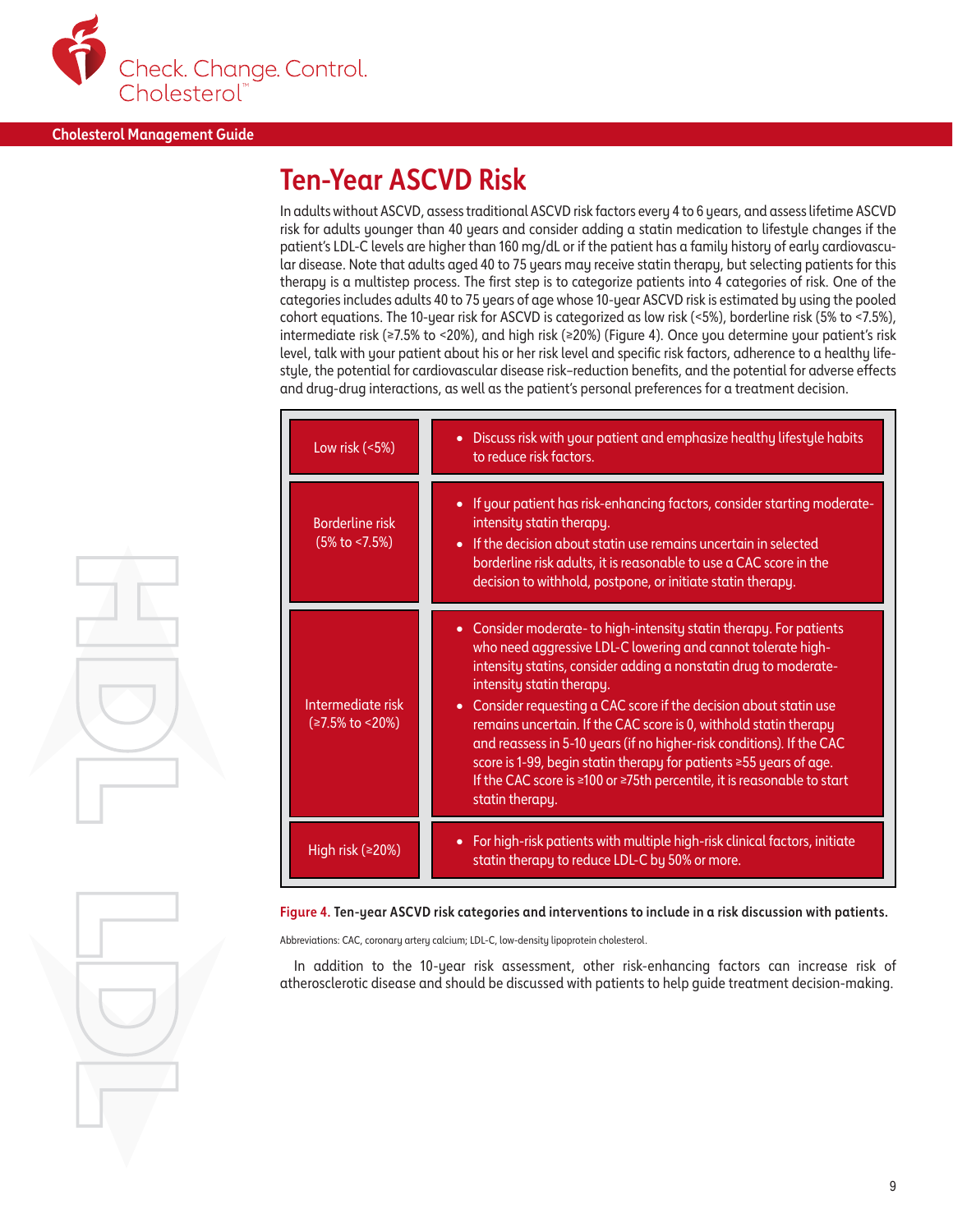

## **Risk-Enhancing Factors**

- Family history of early ASCVD (men, aged <55 years; women, aged <65 years)
- Current high cholesterol (LDL-C, 160-189 mg/dL [4.1-4.8 mmol/L]; non-HDL-C, 190-219 mg/dL [4.9-5.6 mmol/L])
- Metabolic syndrome
- Chronic kidney disease
- Chronic inflammatory conditions (eg, rheumatoid arthritis, psoriasis, or HIV/AIDS)
- History of preeclampsia or early menopause (before 40 years of age)
- High-risk ethnicity (eg, South Asian ancestry)
- High lipid biomarkers
	- Triglycerides 175 mg/dL or greater
	- High-sensitivity C-reactive protein 2.0 mg/dL or greater
	- Elevated lipoprotein (a) 50 mg/dL or greater or 125 nmol/L or greater
	- Elevated apolipoprotein B 130 mg/dL or greater
	- Ankle-brachial index less than 0.9

## **Other Considerations**

The 2018 guideline includes considerations for special populations in the United States:

- Racial/ethnic groups (Section 4.5.1)
- Women (Section 4.5.3)
- People with diabetes (Section 4.3)
- People with chronic kidney disease (Section 4.5.4)
- People with chronic inflammatory conditions/HIV (Section 4.5.5)
- Older adults (Section 4.4.4.1)
- People with hypertriglyceridemia (Section 4.5.2)



The AHA's [Go Red For Women® m](https://www.goredforwomen.org/)ovement encourages awareness of heart disease in women and actions to save more lives.

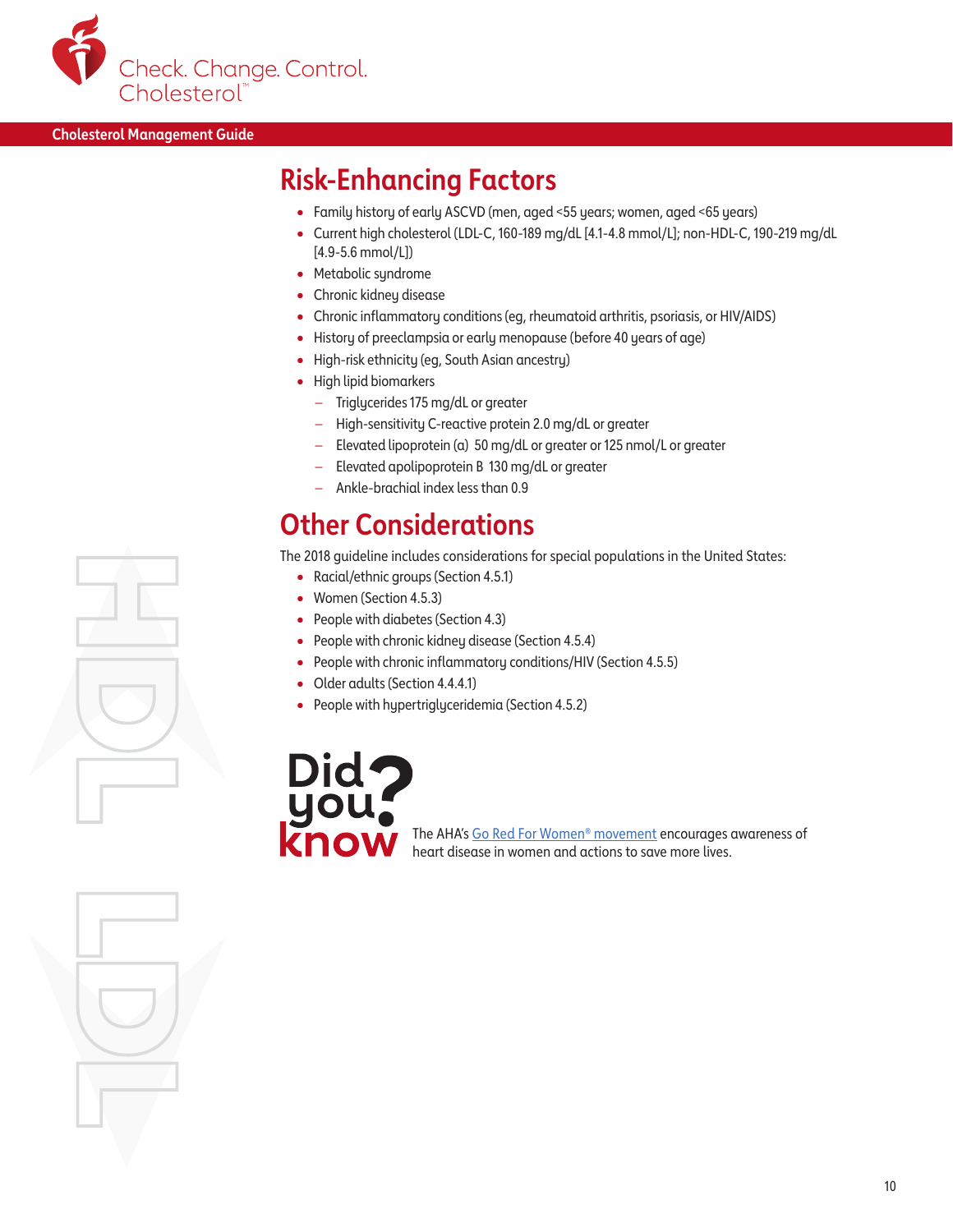<span id="page-12-0"></span>

## **Primary Prevention**

## **Across Your Patients' Life Course**

Atherosclerosis begins in young adulthood and progresses to atherosclerotic cardiovascular disease (ASCVD) in middle age or later, so you can help your patients reduce the risk of ASCVD by preventing or managing risk factors early in life. For instance, young adults who rapidly develop atherosclerosis usually have multiple risk factors, such as hypercholesterolemia, hypertension, cigarette smoking, diabetes mel-litus, and obesity. The "[2018 Guideline on the Management of Blood Cholesterol](https://www.ahajournals.org/doi/10.1161/CIR.0000000000000625)" recommends that most of these patients can reduce their lifetime ASCVD risk through healthier lifestyle practices, and only select patients with moderately high low-density lipoprotein cholesterol (LDL-C) (≥160 mg/dL) or those with very high LDL-C levels (≥190 mg/dL [≥4.9 mmol/L]) need drug therapy.

## **Risk-Enhancing Factors**

For primary prevention, choose appropriate treatment interventions that are based on your patient's age and health status (Figure 5).



#### **Figure 5. Primary prevention.**

Abbreviations: apoB, apolipoprotein B; ASCVD, atherosclerotic cardiovascular disease; CAC, coronary artery calcium; hsCRP, high-sensitivity C-reactive protein; LDL-C, low-density lipoprotein cholesterol; Lp(a), lipoprotein (a).

11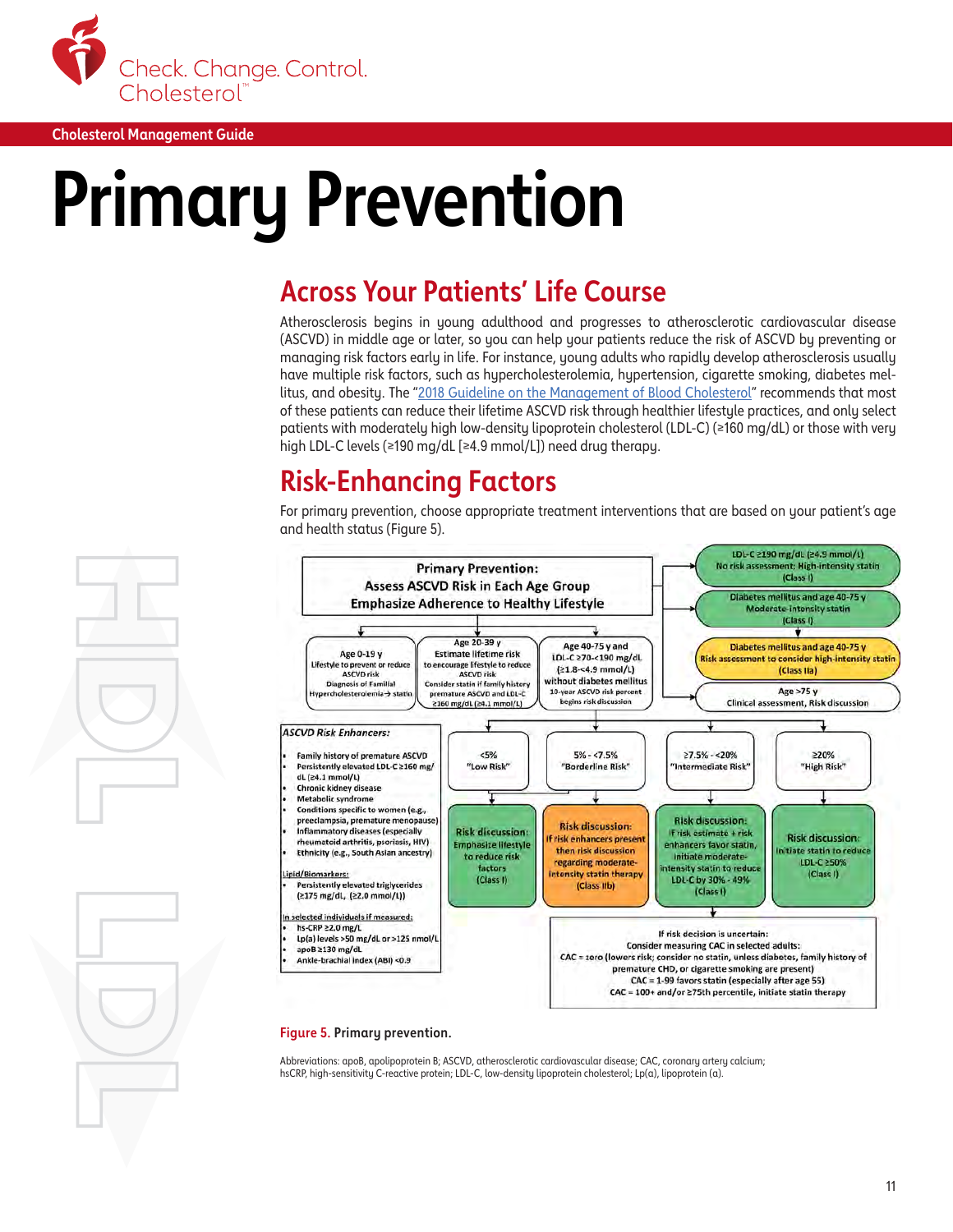

#### **Children and Adolescents (10-19 Years of Age)**

For children and adolescents, promote healthy lifestyle practices to prevent or reduce ASCVD risk.

- In patients without cardiovascular risk factors or family history of early cardiovascular disease, you may measure a fasting lipid profile or nonfasting non–HDL-C once between the ages of 9 and 11 years, and again between the ages of 17 and 21 years, to detect lipid abnormalities (Table 1).
- In obese patients or those with other metabolic risk factors, measure a fasting lipid profile to detect lipid disorders. Encourage your patients with obesity-related lipid disorders to reduce their caloric intake and increase their aerobic activity.
- In patients with a family history of early cardiovascular disease or significant hypercholesterolemia, you may measure a lipoprotein profile when the patient is as young as 2 years old to detect familial hypercholesterolemia (FH) or rare forms of hypercholesterolemia. In those with moderate or severe hypercholesterolemia, screen relatives to identify those with hypercholesterolemia. If patients 10 years or older have an LDL-C level persistently 190 mg/dL (4.9 mmol/L) or higher, or 160 mg/dL (4.1 mmol/L) or higher with FH, and they don't respond adequately to lifestyle therapy within 6 months, start statin therapy.

#### **Table 1. Normal and Abnormal Lipid Values in Childhood\*†**

|                        | Acceptable, mg/dL<br>(mmol/L) | Borderline, mg/dL<br>(mmol/L) | Abnormal, mg/dL<br>(mmol/L) |
|------------------------|-------------------------------|-------------------------------|-----------------------------|
| TC                     | $<$ 170 ( $<$ 4.3)            | 170-199 (4.3-5.1)             | ≥200 $(≥5.1)$               |
| Triglycerides, 0-9 y   | $<$ 75 ( $<$ 0.8)             | $75-99(0.8-1.1)$              | ≥100 $(≥1.1)$               |
| Triglycerides, 10-19 y | $<$ 90 $(<$ 1.0)              | $90-129(1.0-1.5)$             | ≥130 $(≥1.4)$               |
| HDL-C                  | $>45$ ( $>1.2$ )              | $40 - 45(1.0 - 1.2)$          | $<$ 40 ( $<$ 1.0)           |
| LDL-C                  | $<$ 110 ( $<$ 2.8)            | $110 - 129(2.8 - 3.3)$        | ≥130 $(≥3.4)$               |
| Non-HDL-C              | $<$ 120 ( $<$ 3.1)            | 120-144 (3.1-3.7)             | ≥145 $(≥3.7)$               |

Abbreviations: HDL-C, high-density lipoprotein cholesterol; LDL-C, low-density lipoprotein cholesterol; NCEP, National Cholesterol Education Program; TC, total cholesterol.

\*Values for plasma lipid and lipoprotein levels are from the NCEP Expert Panel on Cholesterol Levels in Children. Non–HDL-C values from the Bogalusa Heart Study are equivalent to the NCEP Pediatric Panel cutpoints for LDL-C.

†The cutpoints for high and borderline high represent approximately the 95th and 75th percentiles, respectively. Low cutpoints for HDL-C represent approximately the 10th percentile.



#### Patient Discussion Tip

See Figure 8 in Your Patient Is Your Partner section of this guide for specific topics to discuss with your patients about ASCVD risk assessment, lifestyle modifications, and more.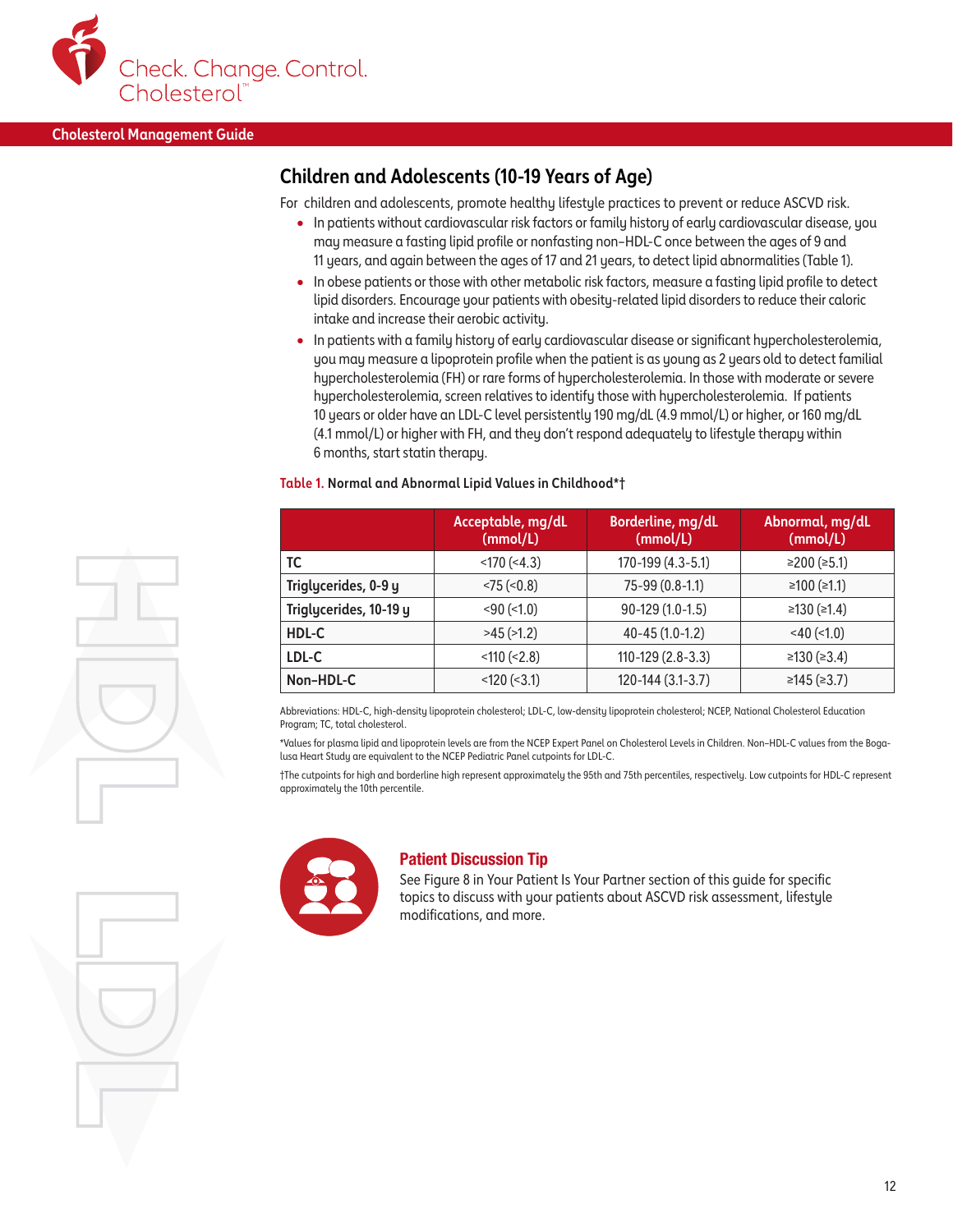

### **Young Adults (20-39 Years of Age)**

Even moderate hypercholesterolemia can lead to atherosclerosis, so encourage young adults to make lifestyle changes that reduce their risk for hyperlipidemia and associated ASCVD. Along with lifestyle changes, young adults with primary elevations of LDL-C 190 mg/dL or greater may take statins. Stress to young adults that prolonged hyperlipidemia before age 55 increases their risk of coronary heart disease significantly. In addition, an elevated LDL-C that persists after you've excluded secondary causes suggests FH, so perform cascade screening to identify other affected family members.

#### **Adults (40-75 Years of Age)**

Three major high-risk categories for adults are severe hypercholesterolemia, diabetes, and ages 40 to 75 years.

- For patients with severe hypercholesterolemia (LDL-C levels ≥190 mg/dL [4.9 mmol/L]), begin immediate statin therapy.
- Start adults with diabetes on a moderate-intensity statin, and as they develop multiple risk factors, move up to a high-intensity statin.
- Use the 10-year ASCVD risk to guide your therapeutic considerations for other adults because those with higher estimated ASCVD risk are more likely to benefit from statin treatment. In addition, consider several "risk enhancers" that you can use to initiate or intensify statin therapy. If you can't determine risk or you find problems with statin therapy, measure coronary artery calcium (CAC) to refine risk assessment.

#### **Older Adults (Older Than 75 Years)**

In older adults with an LDL-C level of 70 to 189 mg/dL (1.7-4.8 mmol/L), you may initiate a moderateintensity statin. However, statin therapy may be stopped when the patient's physical or cognitive functional decline, multimorbidity, frailty, or reduced life expectancy limit the potential benefits. In adults 76 to 80 years of age with an LDL-C level of 70 to 189 mg/dL (1.7-4.8 mmol/L), measure CAC to reclassify those with a CAC score of zero to avoid statin therapy.



You should also address secondary causes of hypercholesterolemia, including hypothyroidism, obstructive liver disease, renal disease, and nephrosis, as well as dietary and medication history.

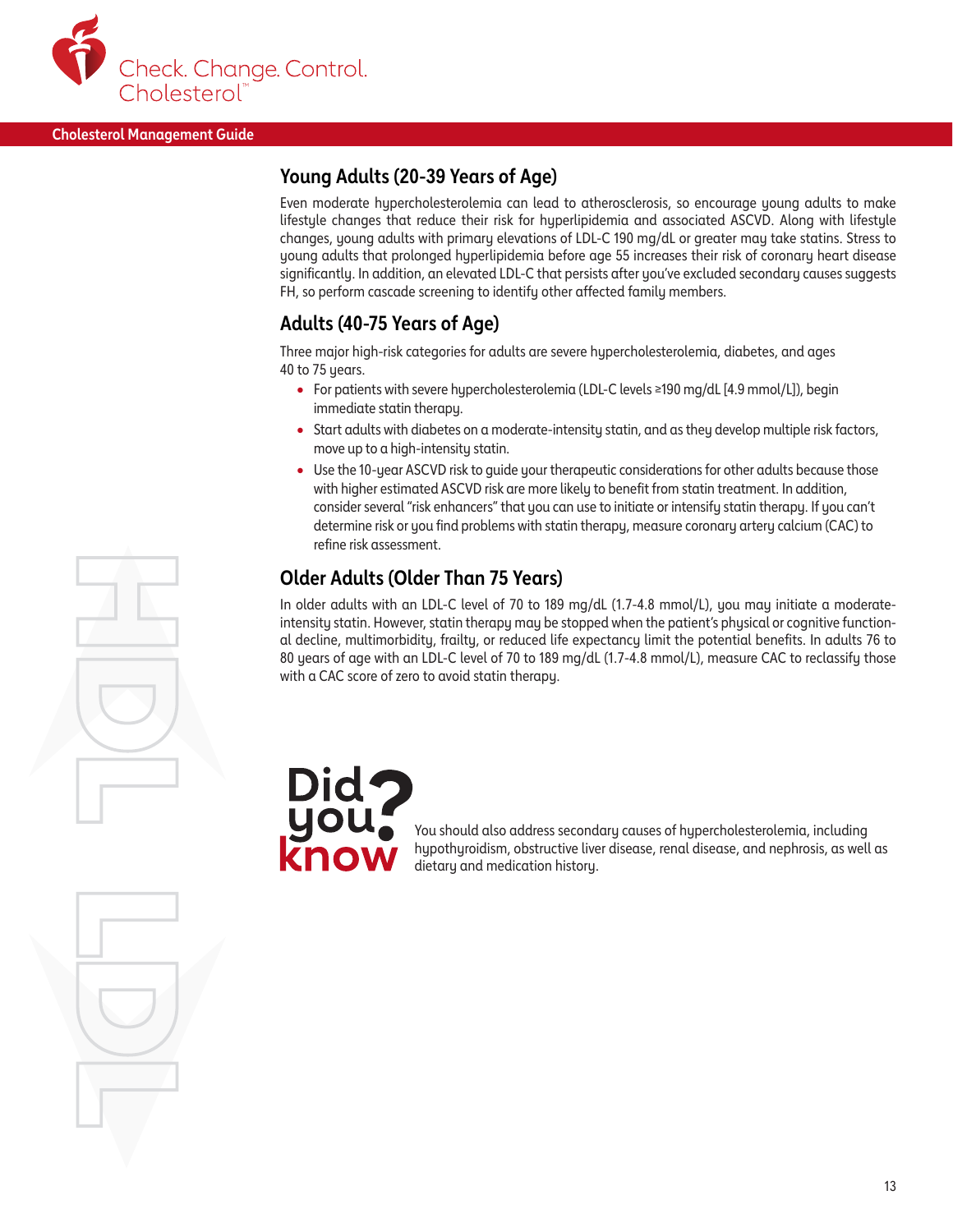<span id="page-15-0"></span>

## **Secondary Prevention**

For patients who have had a serious cardiovascular incident or procedure, secondary prevention may reduce the risk of another event. You have several considerations to make based on your patient's condition (Figure 6).

The clinical diagnosis of atherosclerotic cardiovascular disease (ASCVD) includes

- Acute coronary syndrome (ACS)
- Myocardial infarction, also known as a heart attack
- Stable or unstable angina or other arterial revascularization
- Stroke and transient ischemic attack
- Peripheral artery disease, including aortic aneurysm, all of atherosclerotic origin

For patients with clinical ASCVD, the "[2018 Guideline on the Management of Blood Cholesterol"](https://www.ahajournals.org/doi/10.1161/CIR.0000000000000625) recommends beginning high-intensity statin therapy. But if your patient cannot tolerate the initial prescription, consider a different dose or statin instead. Note that patients with ASCVD who are older than 75 years may experience adverse effects with statins, so weigh potential benefits against adverse effects before initiating statin therapy. Your first goal is to reduce low-density lipoprotein cholesterol (LDL-C) by 50% or more in all patients with ASCVD, but if LDL-C levels remain 70 mg/dL or greater (≥1.8 mmol/L) despite maximally tolerated statin therapy, consider adding ezetimibe therapy to the regimen. In patients with heart failure due to ischemic heart diseases, consider moderate-intensity statins.



#### **Figure 6. Secondary prevention.**

Abbreviations: ACS, acute coronary syndrome; ASCVD, atherosclerotic cardiovascular disease; HDL-C, high-density lipoprotein cholesterol; LDL-C, low-density lipoprotein cholesterol; MI, myocardial infarction; PCSK9-I, PCSK9 inhibitor. \*Very high risk includes a history of multiple major ASCVD events or 1 major ASCVD event and multiple high-risk conditions.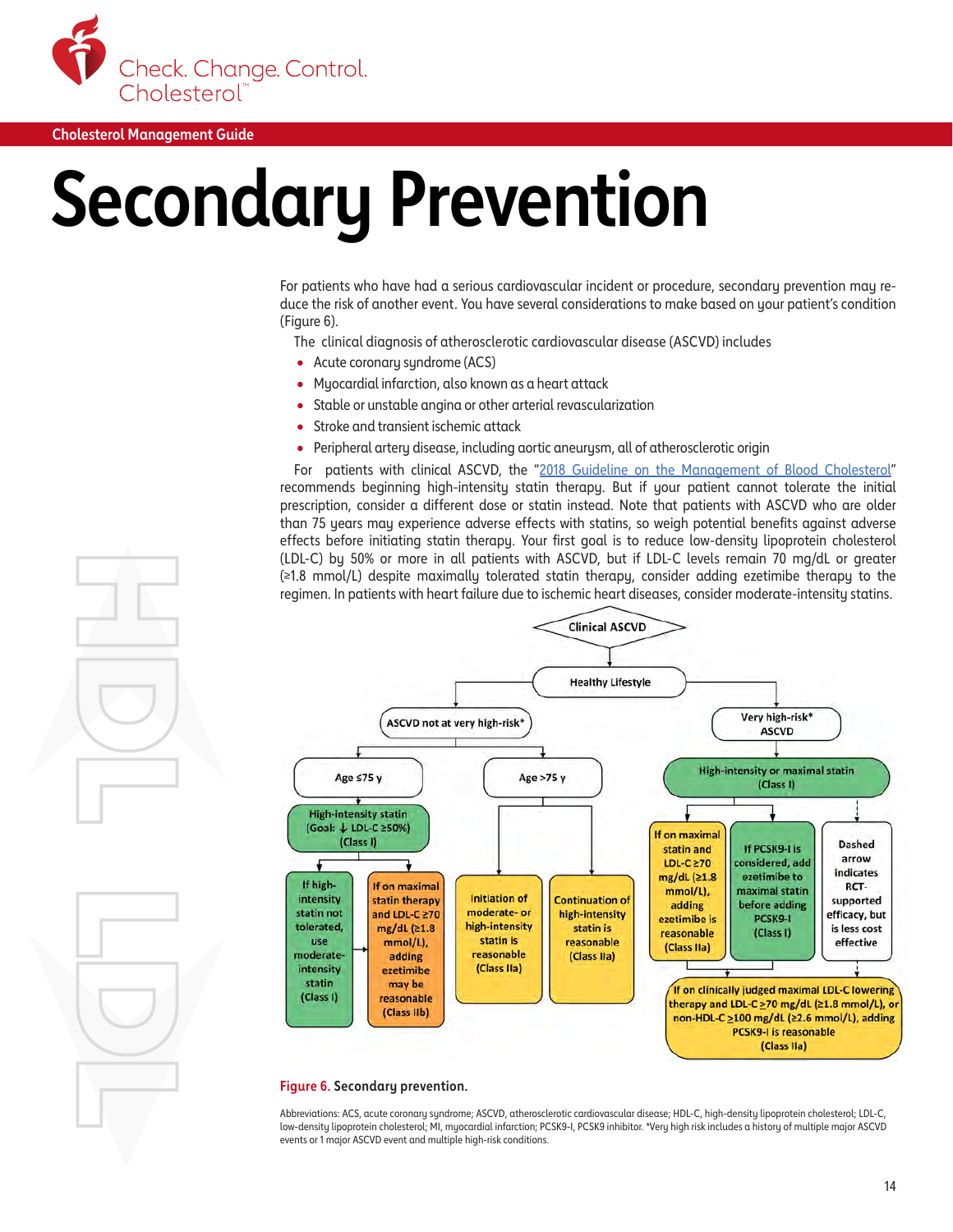

## **Very High Risk of ASCVD Events**

In very high-risk patients with multiple high-risk clinical factors, ezetimibe can be added to maximally tolerated statin therapy. Furthermore, if LDL-C levels remain 70 mg/dL or greater (≥1.8 mmol/L), adding a PCSK9 inhibitor is reasonable if the cost/benefit ratio is favorable. Very high-risk conditions include a history of multiple major ASCVD events or one major ASCVD event and multiple high-risk conditions. Major ASCVD events include

- ACS within the past 12 months
- History of myocardial infarction (other than the recent ACS event previously listed) or ischemic stroke
- Symptomatic peripheral artery disease (history of claudication with ankle-brachial index less than 0.85, or previous revascularization or amputation)

High-risk conditions include

- Aged 65 years or older
- Heterozygous familial hypercholesterolemia
- History of previous coronary artery bypass surgery or percutaneous coronary intervention outside of the major ASCVD events
- Diabetes mellitus
- Hypertension
- Chronic kidney disease (estimated glomerular filtration rate 15-59 mL/min per 1.73 m<sup>2</sup>)
- Current smoking
- Persistently elevated LDL-C (LDL-C ≥100 mg/dL [≥2.6 mmol/L]) despite maximally tolerated statin therapy and ezetimibe
- History of congestive heart failure

## **Severe Hypercholesterolemia (LDL-C ≥190 mg/dL)**

Because patients with severe hypercholesterolemia have a high lifetime risk, they don't require ASCVD risk scoring before you initiate high-intensity statins. Statin randomized controlled trials have demonstrated greater risk reduction with statins than with placebo and greater reduction from higher-intensity statin therapy than with moderate-intensity statin therapy.

## **Additional Medications and Treatment Options**

However, if statins alone are insufficient, you may try additional treatment options. Adding ezetimibe to a moderate-intensity statin reduces LDL-C more than statin monotherapy. The addition of PCSK9 inhibitors can further reduce LDL-C levels. Bile acid sequestrants have also been shown to lower LDL-C; however, there are limitations with these medications, including twice-daily dosing, high pill burden, the absence of well-tolerated generic formulations, drug interactions, and the potential for triglyceride elevation. Finally, LDL apheresis is an option in select patients with severe hypercholesterolemia whose LDL-C is inadequately controlled with drug therapy. Refer to a lipid specialist if necessary. In addition, in children and adolescents with severe hypercholesterolemia, you may conduct reverse-cascade screening of family members to detect familial hypercholesterolemia.



#### Patient Discussion Tip

Before adding a PCSK9 inhibitor to a statin and ezetimibe regimen, discuss the net benefit, safety, and cost with your patient.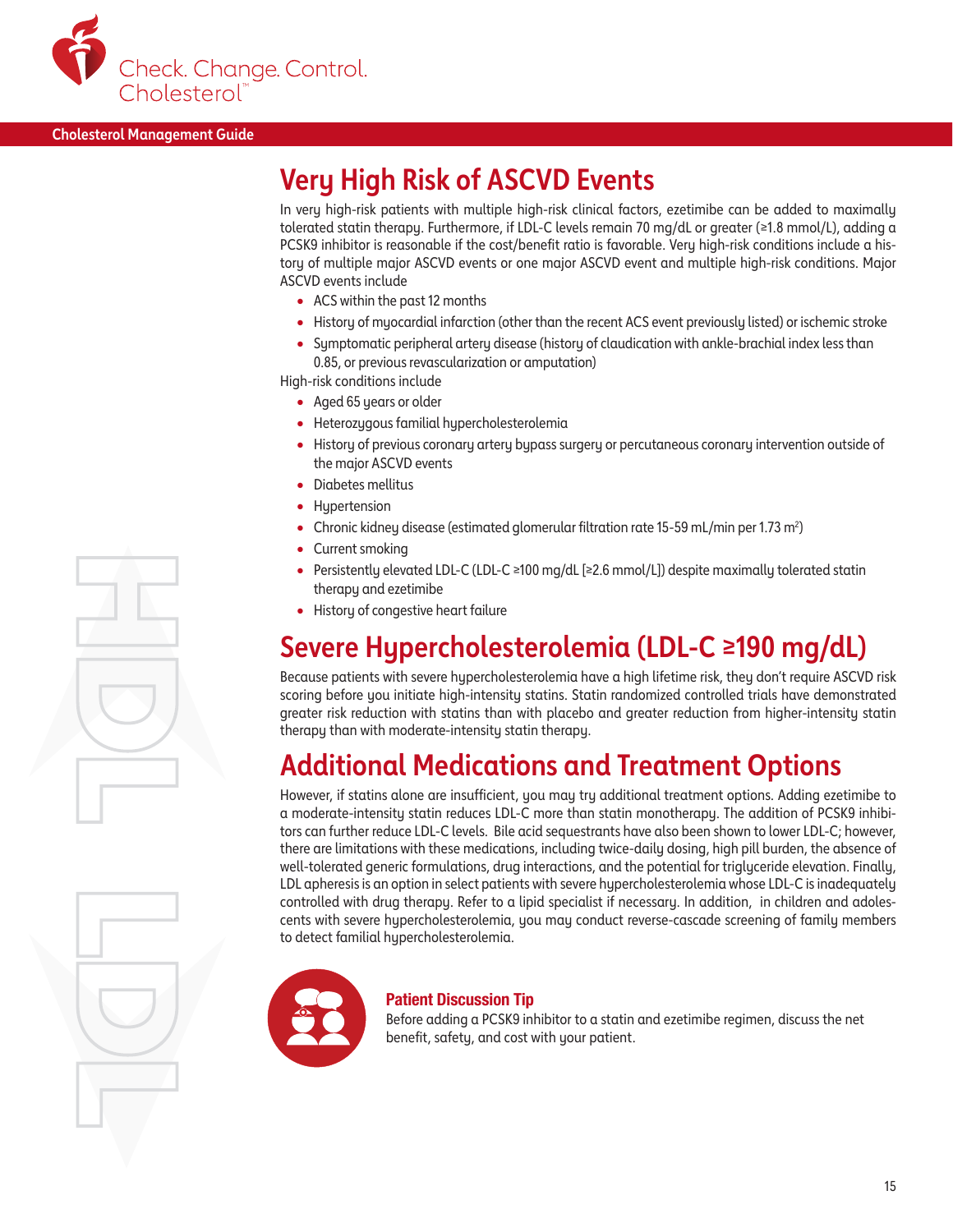<span id="page-17-0"></span>

## **Cholesterol and Comorbidities**

## **Metabolic Syndrome**

Metabolic syndrome is a cluster of risk factors that increase the risk of atherosclerotic cardiovascular disease (ASCVD), diabetes mellitus, and all-cause death. You can diagnose metabolic syndrome in a patient if any 3 of the risk factors shown in Figure 7 are present.



**Figure 7. Risk factors for metabolic syndrome.**

## **Diabetes Mellitus**

Although most adults 40 to 75 years of age with diabetes mellitus are at intermediate or high risk of their first ASCVD event, evaluating ASCVD risk will help refine risk estimates and therapeutic decision-making. In adults with diabetes mellitus and a 10-year ASCVD risk of 20% or higher, adding ezetimibe to maximally tolerated statin therapy may be considered to reduce low-density lipoprotein cholesterol (LDL-C) levels by 50% or more.

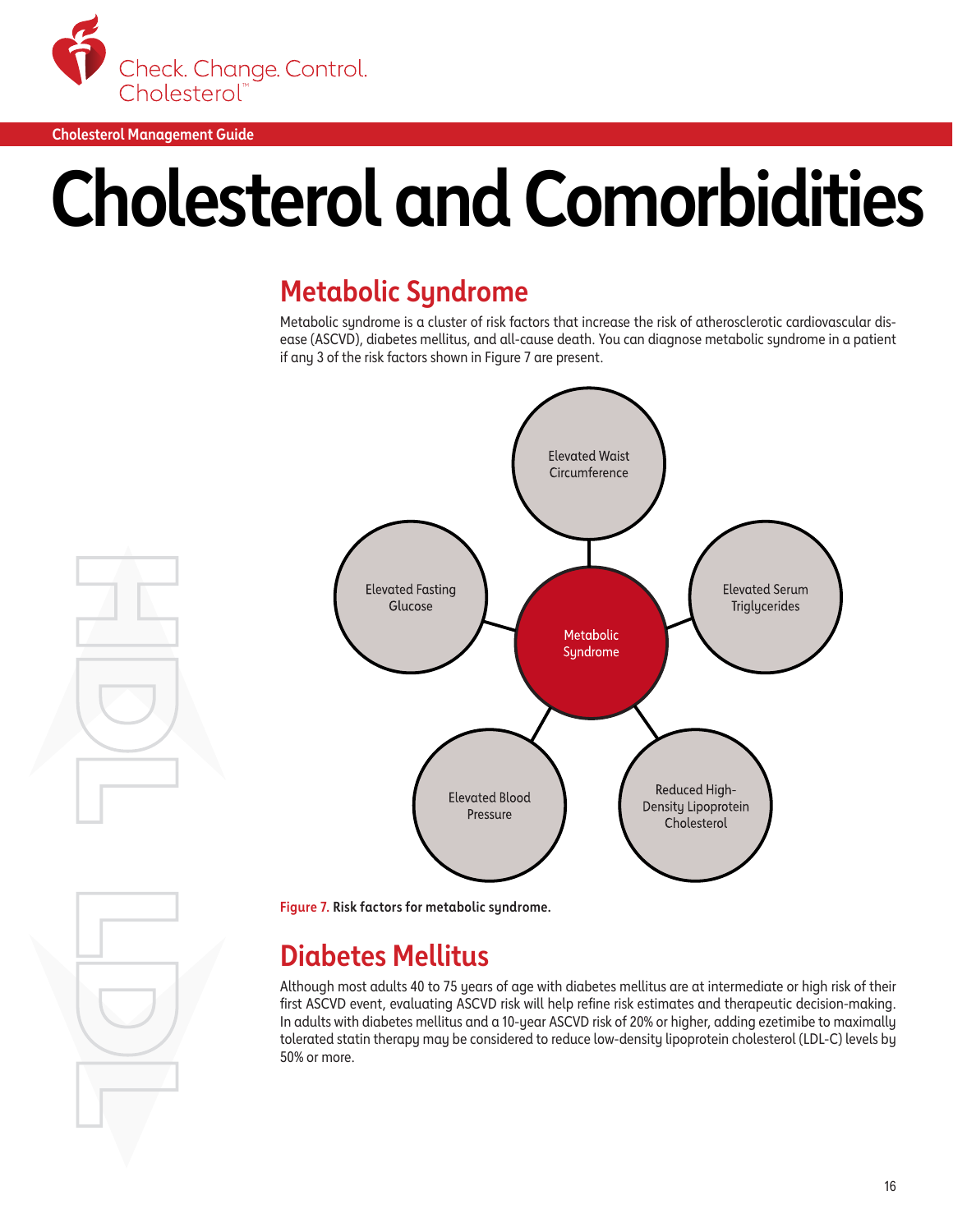

#### **Adults 20 to 39 Years of Age With Diabetes Mellitus**

Consider initiating moderate-intensity statin therapy in adults 20 to 39 years of age who have had type 2 diabetes mellitus for at least 10 years or type 1 diabetes mellitus for at least 20 years and with patients with 1 or more major cardiovascular disease risk factors or complications, such as

- Albuminuria (≥30 mcg of albumin/mg creatinine)
- Estimated glomerular filtration rate less than 60 mL/min per 1.73 m<sup>2</sup>
- Retinopathy
- Neuropathy
- Ankle brachial index less than 0.9

#### **Adults 40 to 75 Years of Age With Diabetes Mellitus**

Regardless of estimated 10-year ASCVD risk, start moderate-intensity statin therapy for adults with diabetes mellitus who are 40 to 75 years of age. In these patients with diabetes mellitus and an LDL-C level of 70 to 189 mg/dL (1.7-4.8 mmol/L), assess the 10-year risk of a first ASCVD event by using the race- and sexspecific pooled cohort equations to help stratify ASCVD risk. In adults with diabetes mellitus who have multiple ASCVD risk factors, high-intensity statin therapy is preferred to reduce LDL-C levels by 50% or more.

#### **Adults Older Than 75 Years**

In adults with diabetes mellitus who are older than 75 years, statin therapy may be considered after discussing the potential benefits and risks with your patient. But if the patient is already on statins, it is reasonable to continue on statin therapy.

## **Hypertriglyceridemia**

Elevated triglyceride categories consist of moderate hypertriglyceridemia (fasting or nonfasting triglycerides 175 to 499 mg/dL [1.9-5.6 mmol/L]) and severe hypertriglyceridemia (fasting triglycerides ≥500 mg/dL [≥5.6 mmol/L]). The "[2018 Guideline on the Management of Blood Cholesterol](https://www.ahajournals.org/doi/10.1161/CIR.0000000000000625)" recommends the following for patients with hypertriglyceridemia:

- In adults 20 years or older with moderate hypertriglyceridemia, address and treat lifestyle factors, secondary factors, and medications that increase triglycerides.
- In adults 40 to 75 years of age with moderate or severe hypertriglyceridemia and ASCVD risk of 7.5% or higher, address lifestyle and secondary factors, reevaluate ASCVD risk, and consider initiating or intensifying statin therapy.
- In adults 40 to 75 years of age with severe hypertriglyceridemia and ASCVD risk of 7.5% or higher, it is reasonable to address reversible causes of high triglycerides and begin statin therapy.
- In adults with severe hypertriglyceridemia, and especially those with fasting triglycerides 1000 mg/dL or higher (≥11.3 mmol/L), identifying and addressing other causes of hypertriglyceridemia is beneficial. If triglycerides remain elevated or increase, encourage patients to implement a verylow-fat diet, eliminate refined carbohydrates and alcohol, and add omega-3 fatty acids. In addition, if necessary to prevent acute pancreatitis, start patients on fibrate therapy.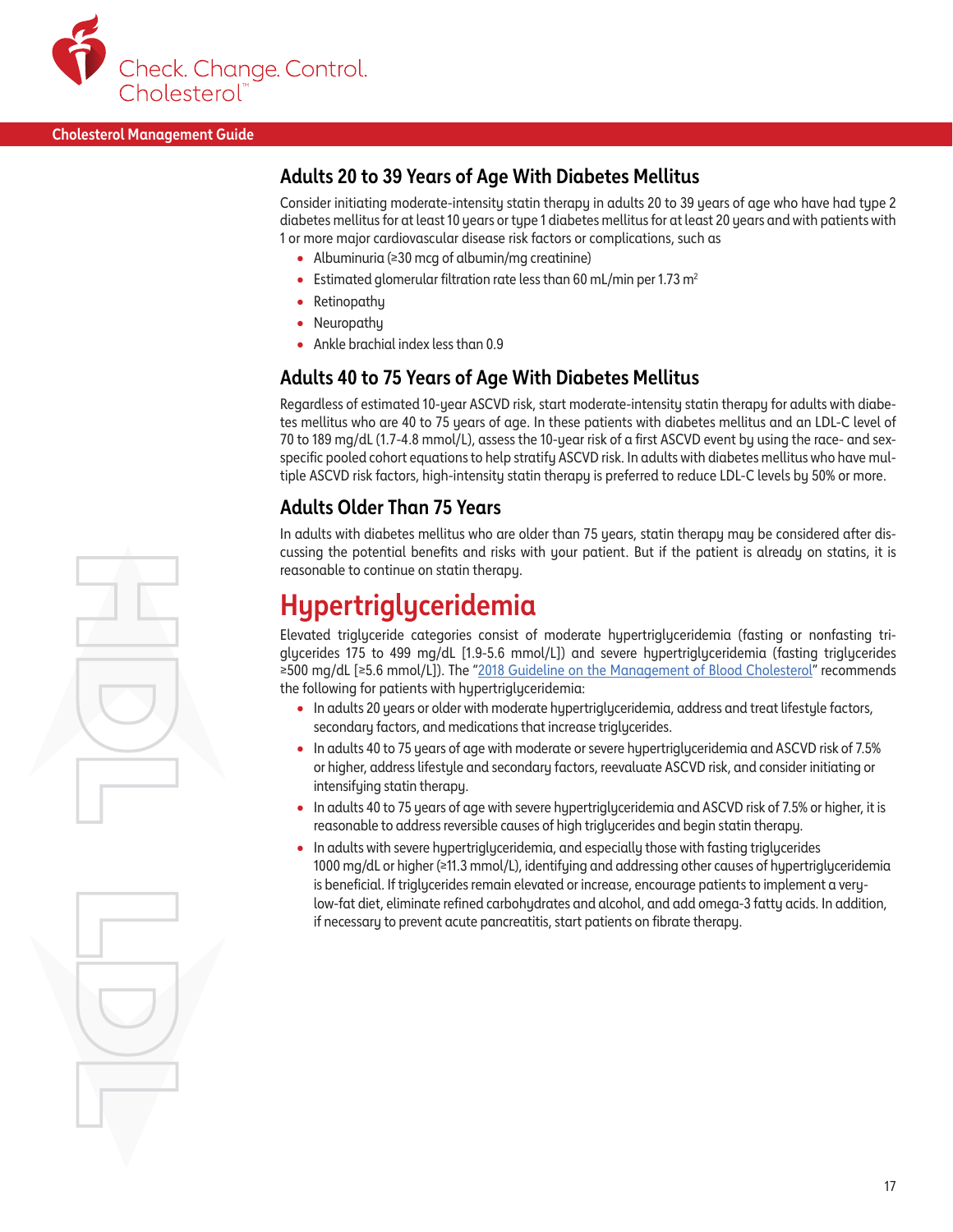

### **Heart Failure**

In patients with heart failure due to ischemic heart disease, moderate-intensity statins may be considered.

## **Chronic Kidney Disease**

In adults 40 to 75 years of age with LDL-C 70 to 189 mg/dL (1.7-4.8 mmol/L) who have a 10-year ASCVD risk of 7.5% or higher, chronic kidney disease that is not treated with dialysis or kidney transplantation is a risk-enhancing factor. Moderate-intensity statin therapy or a combination with ezetimibe can be useful. In adults who need dialysis for advanced kidney disease and are currently receiving statin therapy, continue the statin. However, if an adult needs dialysis for kidney disease and is not already on a statin, do not initiate statin therapy.

### **Adults With Chronic Inflammatory Disorders and HIV**

Because chronic inflammatory disorders and HIV infection are also risk-enhancing factors, first focus on helping patients with chronic inflammatory disorders or HIV to optimize their lifestyle habits. In adults 40 to 75 years of age with LDL-C 70 to 189 mg/dL (1.7-4.8 mmol/L) who have a 10-year ASCVD risk of 7.5% or higher and who have these conditions, begin moderate-intensity statin therapy or high-intensity statin therapy. In patients with chronic inflammatory disorders or HIV, measuring a fasting lipid profile and assessing ASCVD risk factors can be useful as a guide to statin therapy benefit and for monitoring or adjusting lipid-lowering drug therapy before and 4 to 12 weeks after starting inflammatory disease– modifying therapy or antiretroviral therapy. In adults with rheumatoid arthritis who undergo ASCVD risk assessment with measurement of a lipid profile, it can be useful to recheck lipid values and other major ASCVD risk factors 2 to 4 months after the patient's inflammatory disease has been controlled. If you or your patient are uncertain about the need for statin therapy, or if the patient has previously had adverse effects with a statin, consider a coronary artery calcium scan to determine risk. Patients with no coronary artery calcium are at a very low risk of an ASCVD event over the next decade, so they can delay statin therapy and instead focus on healthy lifestyle habits.

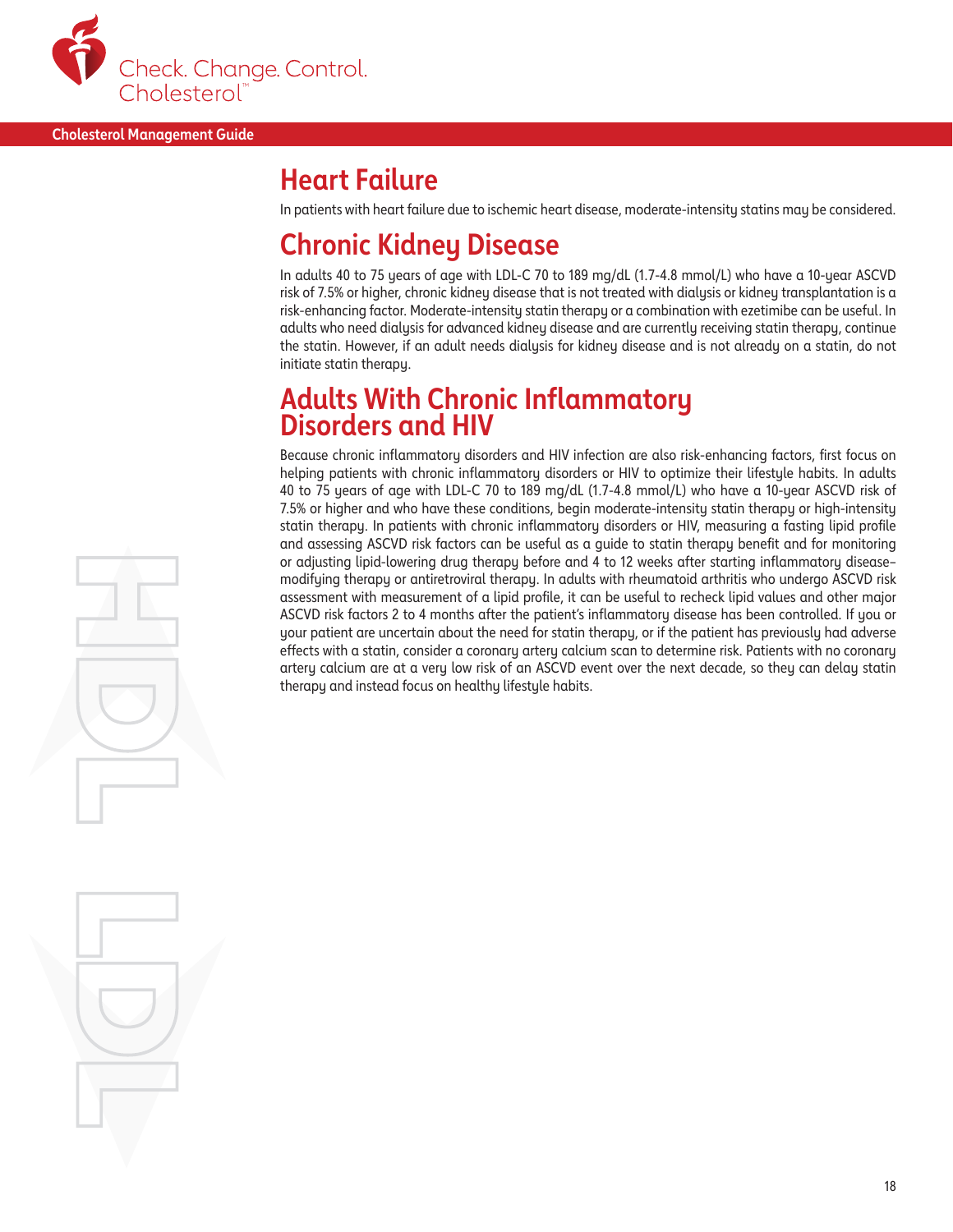<span id="page-20-0"></span>

## **Your Patient Is Your Partner**

## **Building a Successful Treatment Plan**

A successful cholesterol treatment plan is one that your patients will follow. The ["2018 Guideline on the](https://www.ahajournals.org/doi/10.1161/CIR.0000000000000625) [Management of Blood Cholesterol](https://www.ahajournals.org/doi/10.1161/CIR.0000000000000625)" emphasizes discussing any plan with your patients first to improve their chances of successfully starting and continuing guideline-directed management and therapy. During your discussion, include the patient's atherosclerotic cardiovascular disease (ASCVD) risk, lifestyle habits and modifications, the potential benefits of pharmacotherapy, and cost, and ask patients for ways they can successfully contribute to their own treatment (Figure 8). Remember that your patients are key players in their therapy, so encourage them to ask questions, express their own values and preferences, discuss adverse effects and drug-drug interactions, and honestly assess their ability to pay for treatment and adhere to new lifestyle changes before you prescribe a specific therapy.





Abbreviations: ASCVD, atherosclerotic cardiovascular disease; BMI, body mass index.

Here are a few tips to help patients follow their treatment plans:

- Ask specific questions about how well they're adhering to their prescribed therapy.
- Aim for once-daily dosing.
- Use automated reminders.
- Participate in multidisciplinary educational activities.
- Use pharmacist-led interventions.



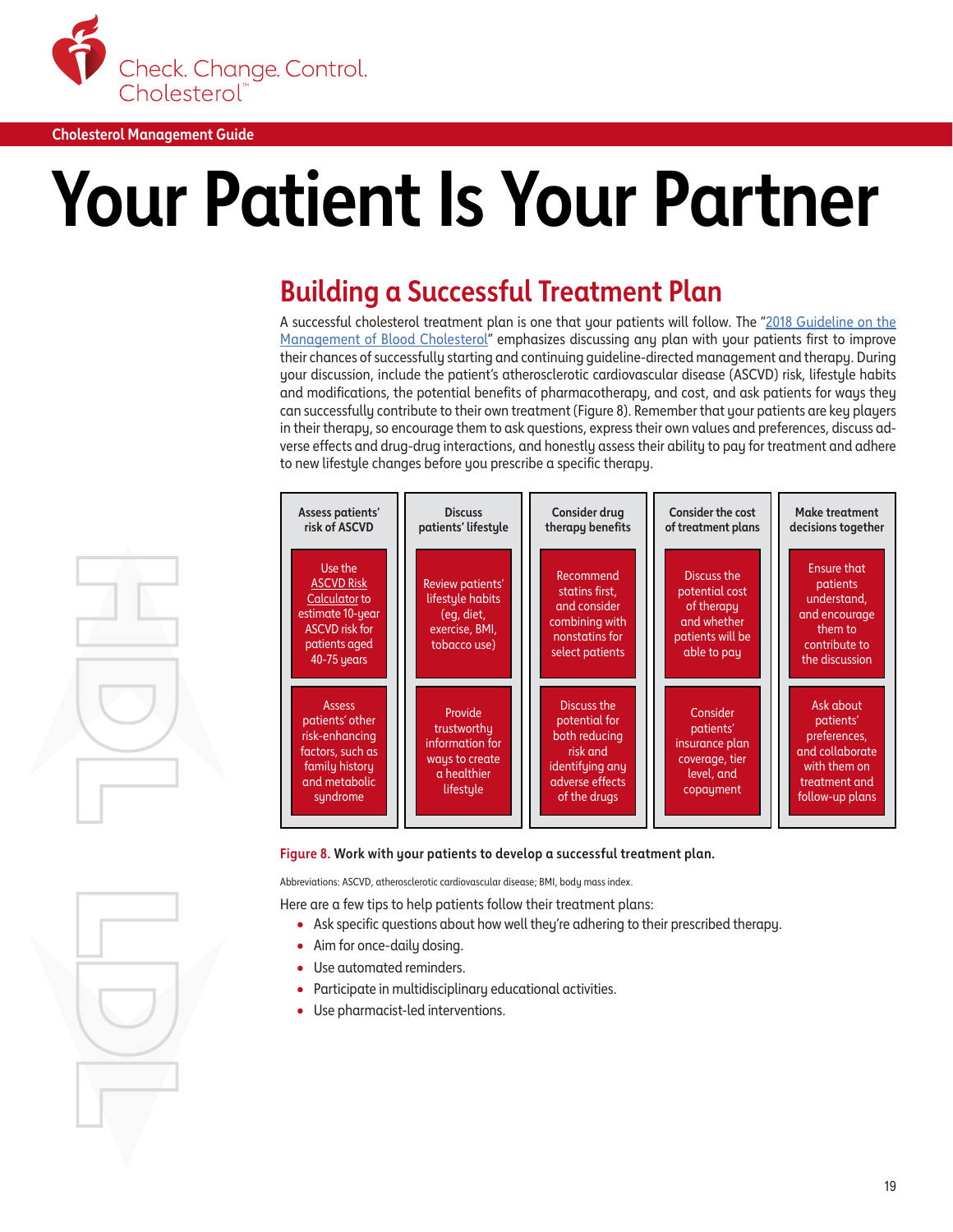

## **Implementing the Guideline**

We face many challenges in delivering quality healthcare to our patients, and these challenges can result in guidelines that, while crucial to patient health, are not always effectively implemented. By adopting multifaceted strategies that include patients, clinicians, the patients' health plans, and the health system, generally, you can overcome the barriers to fully implementing guidelines for care. You can help by identifying patients who are not receiving guideline-directed therapy and initiating the appropriate treatment plan—health plans and health systems should do the same. Additionally, using multiple interventions can help ensure that patients can better follow guideline-directed treatment plans.

## **Addressing Challenges**

Barriers to implementing the guideline can happen at the patient, clinician, health system, and health plan level, which can lead to gaps in care. Open discussions are critical to successfully starting and continuing guideline-directed management and therapy, and patients should feel free to ask questions and to express their concerns and preferences about whether they can follow the treatment plan, including any cost factors.

If patients have problems taking statins, or if a statin alone isn't lowering their low-density lipoprotein cholesterol enough, you have some additional drug options. Drugs called *ezetimibe* and *PCSK9 inhibitors* can be used in addition to statins for some patients with very high low-density lipoprotein cholesterol. The 2018 guideline recommends a stepped approach: generally, you should give patients statins first, and then give them ezetimibe if you need to further lower their cholesterol. Prescribe PCSK9 inhibitors only for those who are not responding as desired to the combination of statins and ezetimibe.

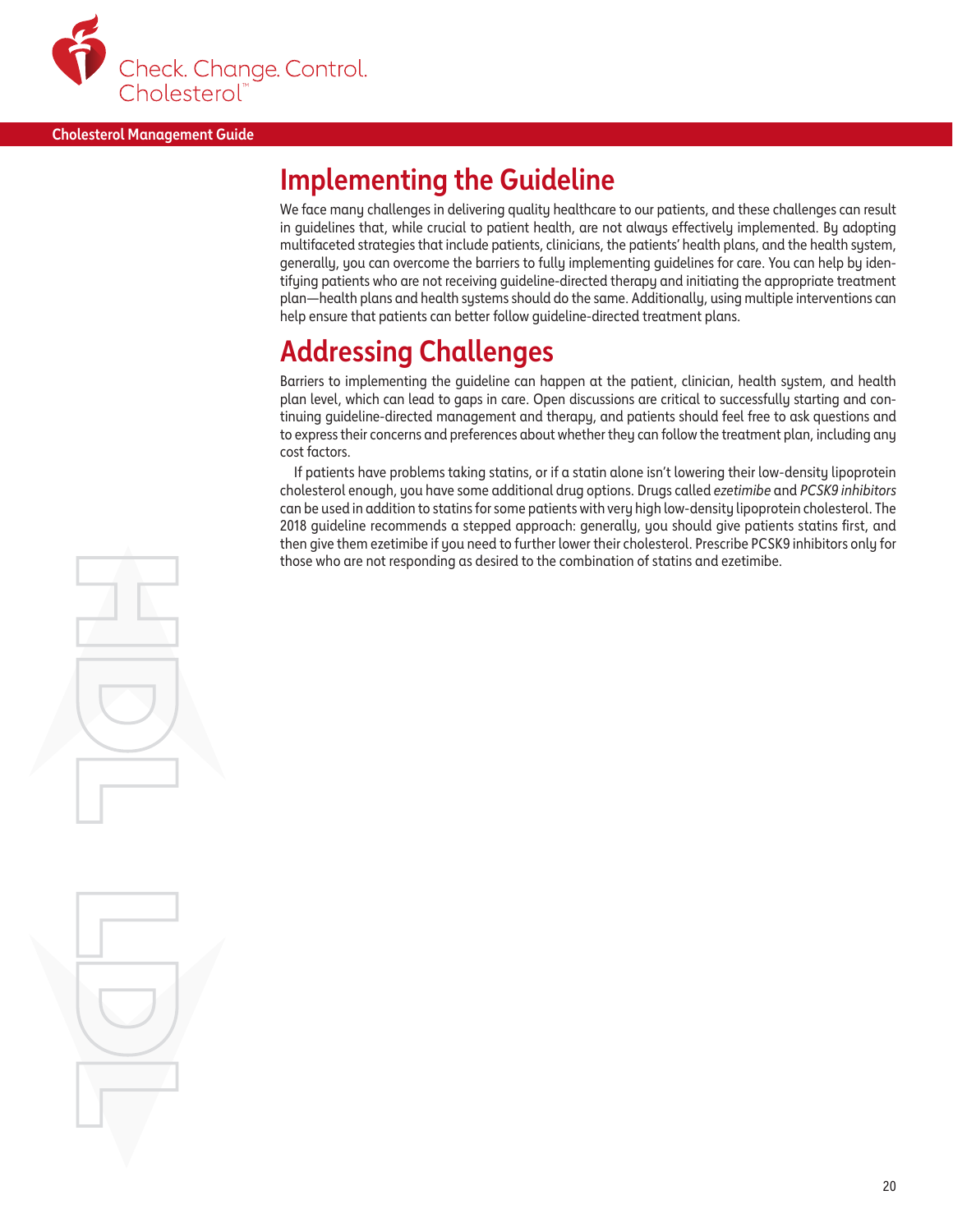<span id="page-22-0"></span>

## **Medications**

## **Statins**

Before initiating statin therapy, talk about the benefits and risks with your patients. Help them weigh the potential for reducing the risk of atherosclerotic cardiovascular disease (ASCVD) against the potential for statin-associated side effects, statin-drug interactions, and safety while reassuring them that side effects can occur but can be addressed successfully.

Statin therapy can be high, moderate, or low intensity. High-intensity statins typically reduce lowdensity lipoprotein cholesterol (LDL-C) levels by 50% or more while moderate-intensity statins reduce LDL-C by 30% to 49% and low-intensity statins reduce LDL-C by less than 30%, as shown in Table 2 in this guide (for more information on the specific statins, doses, and randomized controlled trials reviewed, see Table 3 in the "[2018 Guideline on the Management of Blood Cholesterol](https://www.ahajournals.org/doi/10.1161/CIR.0000000000000625)").

| <b>High Intensity</b>      | <b>Moderate Intensity</b>         | <b>Low Intensity</b> |
|----------------------------|-----------------------------------|----------------------|
| Lowers LDL-C by ≥50%       | Lowers LDL-C by 30%-49%           | Lowers LDL-C by <30% |
| Atorvastatin (40 mg) 80 mg | <b>Atorvastatin 10 mg (20 mg)</b> | Simvastatin 10 mg    |
| Rosuvastatin 20 mg (40 mg) | Rosuvastatin (5 mg) 10 mg         | Pravastatin 10-20 mg |
|                            | Simvastatin 20-40 mg              | Lovastatin 20 mg     |
|                            | Pravastatin 40 mg (80 mg)         | Fluvastatin 20-40 mg |
|                            | Lovastatin 40 mg (80 mg)          |                      |
|                            | Fluvastatin XL 80 mg              |                      |
|                            | <b>Fluvastatin 40 mg BID</b>      |                      |
|                            | Pitavastatin 1-4 mg               |                      |

#### **Table 2. High-, Moderate-, and Low-Intensity Statin Therapy**

Abbreviation: LDL-C, low-density lipoprotein cholesterol.

Boldface tupe indicates specific statins and doses that were evaluated in randomized controlled trials and the Cholesterol Treatment Trialists' 2010 meta-analysis. All these randomized controlled trials demonstrated a reduction in major cardiovascular events. Nonbold type indicates statins and doses that have been approved by the FDA but were not tested in the RCTs reviewed.

Lowering LDL-C levels by 1% generally equals about 1% reduction in heart disease and stroke risk, but it can be higher when starting out with higher baseline levels of LDL-C. When beginning or changing medications, test levels at 4 to 12 weeks and retest every 3 to 12 months if needed. In follow-up monitoring of patients, use the percentage reduction in LDL-C rather than total cholesterol to estimate how well the statin medication is working.

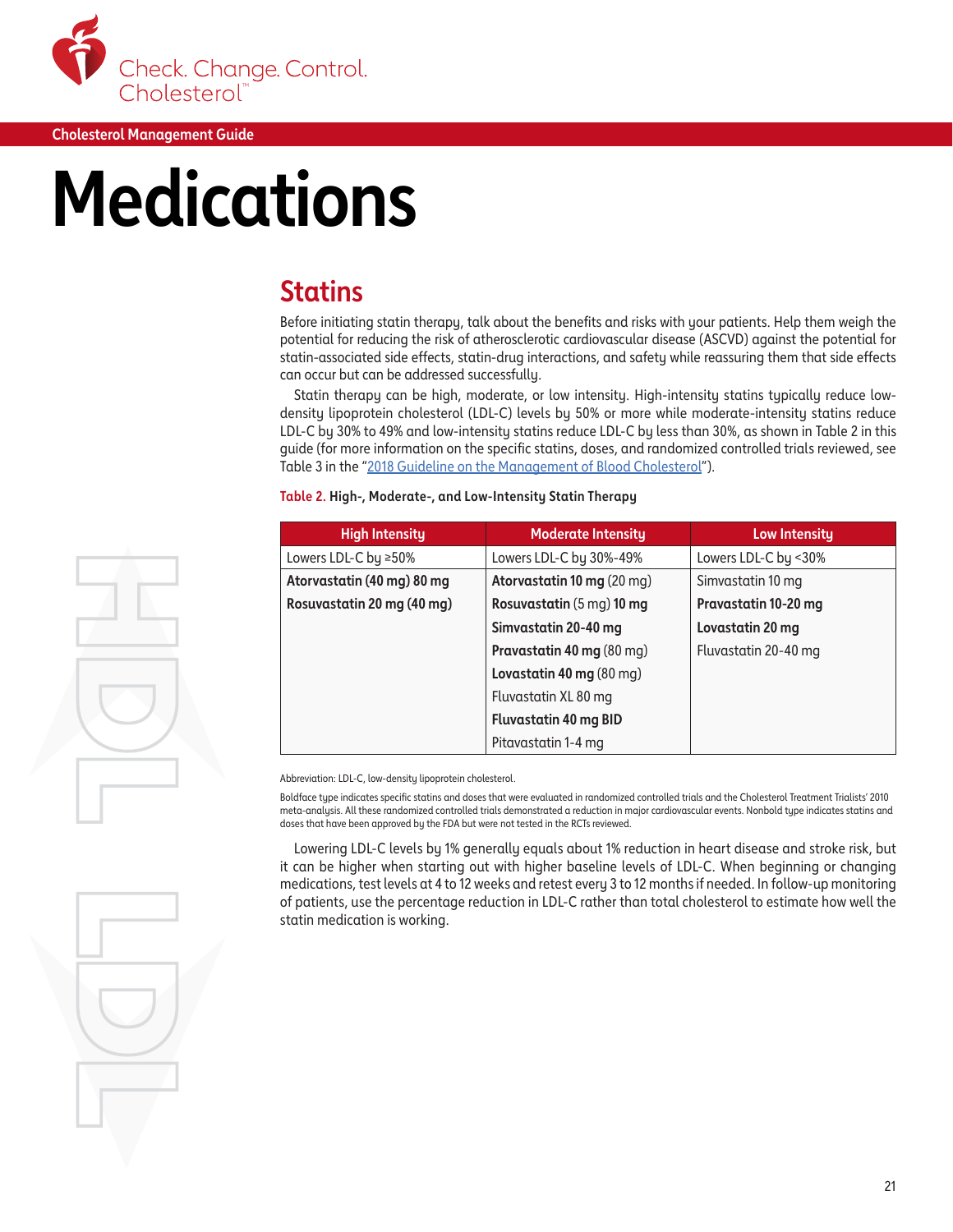

#### **Statin-Associated Side Effects**

Statin therapy is usually well tolerated and safe, but as with other classes of medications, statins can have associated side effects. The 2018 guideline prefers the term *statin-associated side effects* to *statin intolerance*. Most patients can tolerate an alternative statin or regimen, such as reducing the dose or combining with nonstatins.

During follow-up and monitoring, assess the patient's response to statins, emphasize the need for adherence, and reaffirm the benefit. Assess statin-associated side effects comprehensively and optimize patient-centered strategies for ASCVD prevention. Some patients may experience myalgia, which, in the absence of other symptoms, is more likely to be statin associated if the following is true (see Table 11 in the 2018 guideline for more details):

- It is bilateral
- It involves proximal muscles
- It starts within weeks to months after the patient begins taking statins
- It resolves after discontinuation of statins

Statins are reasonable when indicated for patients at increased ASCVD risk with chronic, stable liver disease (including nonalcoholic fatty liver disease). Obtain baseline measurements first and determine a schedule of monitoring and safety checks. Routine measurements of creatine kinase and transaminase levels are not useful tests for patients taking statins.

### **Nonstatins**

Along with healthy lifestyle interventions, statins are the cornerstone of therapy for lowering LDL-C, but other nonstatin medications (ezetimibe, bile acid sequestrants, and PCSK9 inhibitors) can also be effective in combination with statin therapy:

- **Ezetimibe** is the most commonly used nonstatin agent. It lowers LDL-C levels by 13% to 20% and has a low incidence of side effects.
- **Bile acid sequestrants** reduce LDL-C levels by 15% to 30% depending on the dose. Bile acid sequestrants are not absorbed and do not cause systemic side effects, but they are associated with gastrointestinal complaints such as constipation and can cause severe hypertriglyceridemia when fasting triglycerides are ≥300 mg/dL (≥3.4 mmol/L).
- **PCSK9 inhibitors** are powerful LDL-lowering drugs. They generally are well tolerated, but long-term safety remains to be proven. Studies showed that the addition of a PCSK9 inhibitor to a statin regimen further reduced LDL-C levels by 43% to 64%. PCSK9 inhibitors are currently more expensive than other cholesterol-lowering drugs, and the cost value may be beneficial only for a very specific group of people for whom other treatments haven't worked.
- **Niacin and fibrates** may also mildly lower LDL-C levels in patients with normal triglycerides. They may be useful in some patients with severe hypertriglyceridemia, but research doesn't support their use as add-on drugs to statin therapy.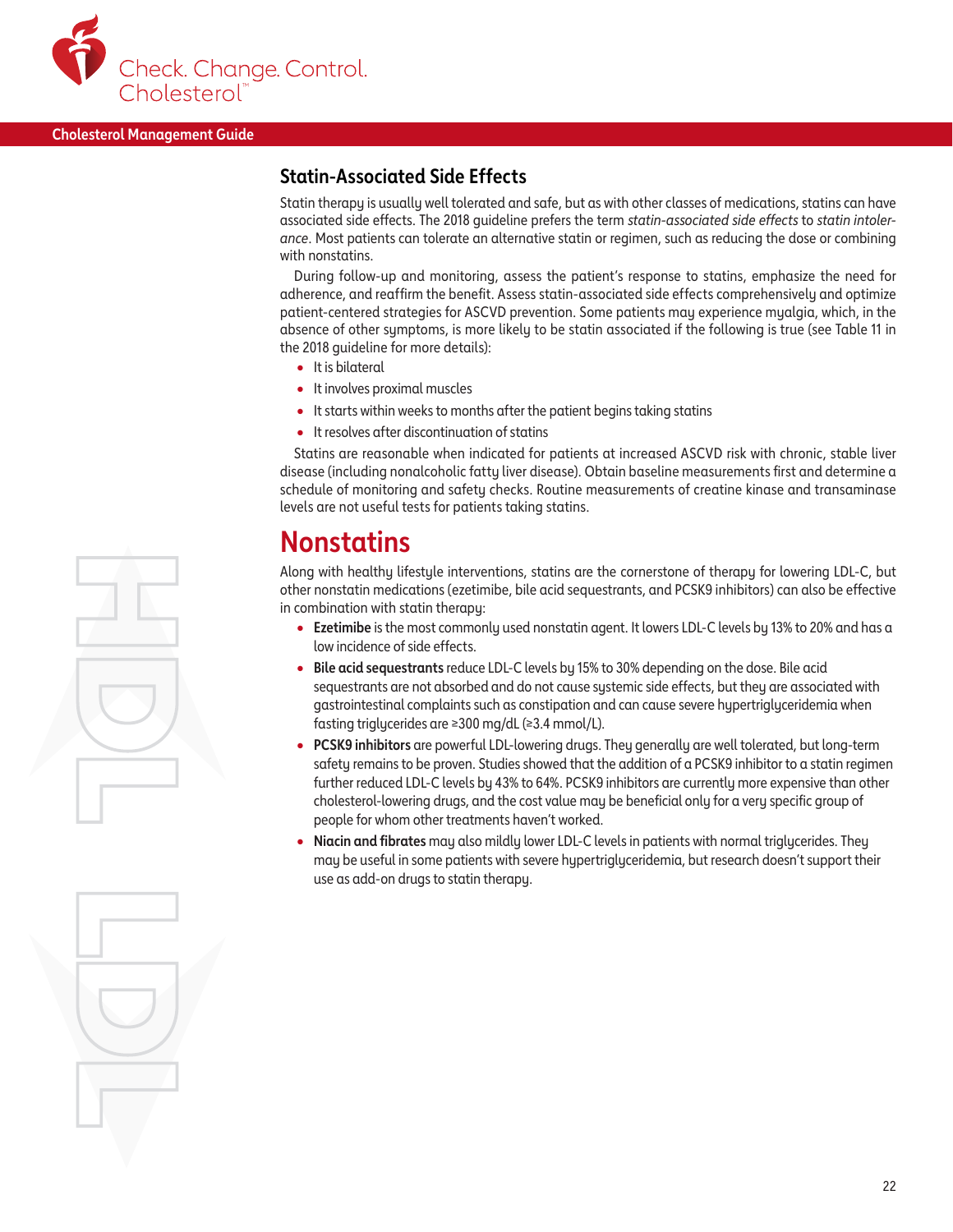

## **Lifestyle Therapies**

## **Healthy Diet**

The American Heart Association and the American College of Cardiology have long recommended a healthy diet for not only patients who are at risk for atherosclerotic cardiovascular disease (ASCVD) but also the general public. In keeping with this evidence-based recommendation, the ["2018 Guideline on the Management of Blood Cholesterol"](https://www.ahajournals.org/doi/10.1161/CIR.0000000000000625) stresses that a healthy diet should include adequate intake of these essentials:

- Vegetables, fruits, and whole grains
- Legumes and nuts
- Low-fat dairy products
- Low-fat poultry (without the skin)
- Fish and seafood
- Nontropical vegetable oils

The 2018 guideline does provide room for cultural food preferences in a healthy diet, but in general, all patients should limit their intake of saturated and trans fats, sweets, sugar-sweetened beverages, and red meats.

## **Physical Activity**

In addition to a healthy diet, all patients should include regular physical activity in their weekly routines, at moderate to vigorous intensity. Any activity is better than nothing, so if your patients can't meet the recommendation of vigorous activity, moderate-intensity activity can still help them reduce their risk of ASCVD.

Below are the American Heart Association's recommendations for physical activity *per week* (preferably spread throughout the week):

#### **For Overall Cardiovascular Health and Lowering Cholesterol**

- At least *150 minutes of moderate-intensity physical activity* (for example, 30 minutes, 5 days a week), **or**
- At least *75 minutes of vigorous-intensity physical activity* (for example, 25 minutes, 3 days a week); **or**
- A combination of *moderate- and vigorous-intensity aerobic activity*, **and**
- At least *2 days of moderate- to high-intensity muscle-strengthening activities* (such as resistance weight training) for additional health benefits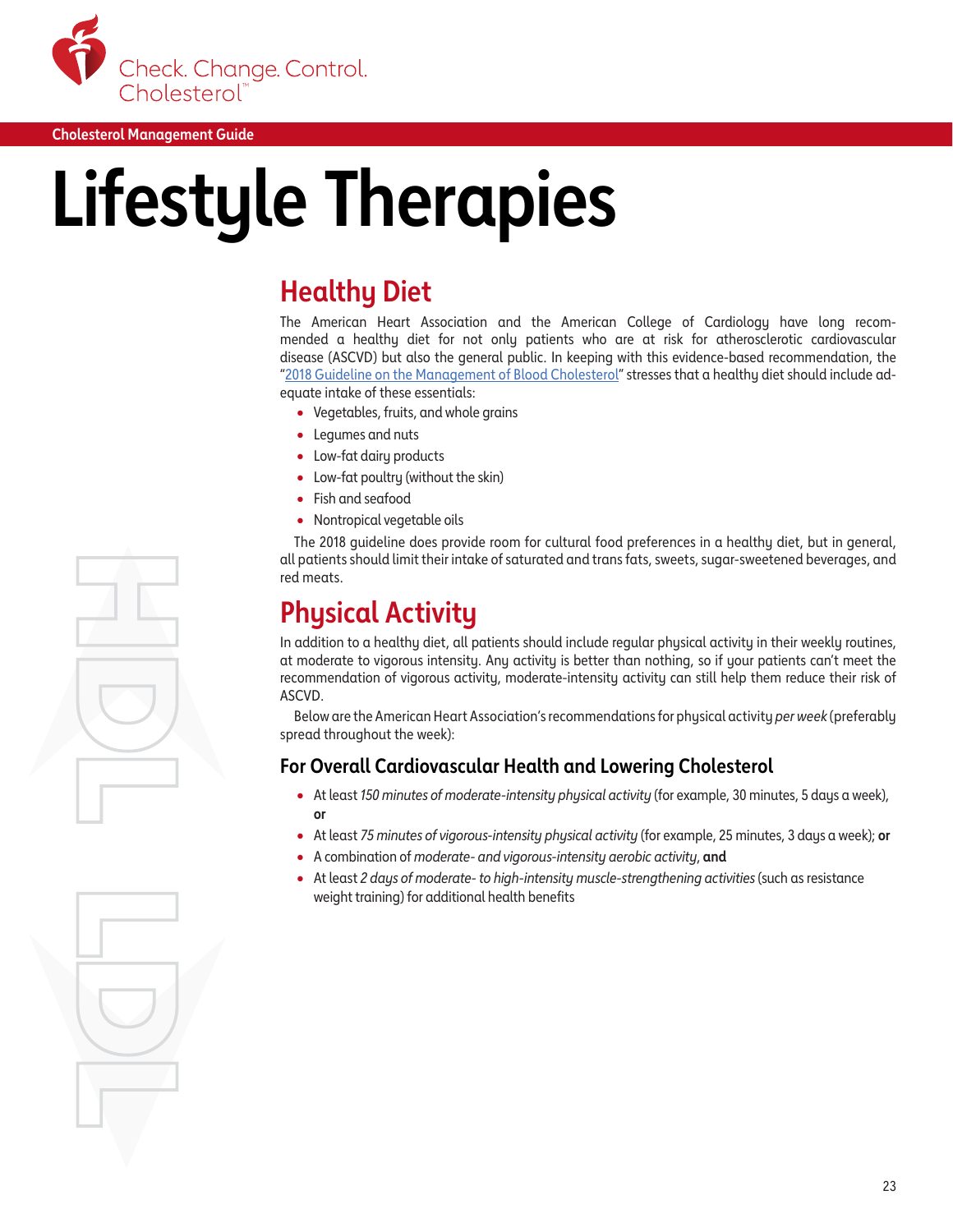

## **Weight Control**

It's important to work with patients to help them reach and maintain a healthy weight (Table 3). You may need to suggest that they adjust their caloric intake to avoid weight gain or, in overweight and obese patients, to promote weight loss.

#### **Table 3. Body Mass Index**

| <b>Height</b> | <b>Normal, BMI Under 25</b> | Overweight, BMI 25-29.9 | <b>Obese, BMI 30 and Above</b> |
|---------------|-----------------------------|-------------------------|--------------------------------|
| 4'10"         | ≤118 lb                     | 119-142 lb              | ≥143 $lb$                      |
| 4'11"         | ≤123 $lb$                   | 124-147 lb              | ≥148 $lb$                      |
| 5'0''         | ≤127 lb                     | 128-152 lb              | ≥153 $lb$                      |
| 5'1''         | ≤131 lb                     | 132-157 lb              | $≥158 lb$                      |
| 5'2''         | ≤135 $lb$                   | 136-163 lb              | ≥164 $lb$                      |
| 5'3''         | ≤140 lb                     | 141-168 lb              | $≥169 lb$                      |
| 5'4''         | ≤144 $lb$                   | 145-173 lb              | ≥174 $lb$                      |
| 5'5''         | ≤149 $lb$                   | 150-179 lb              | ≥180 $lb$                      |
| 5'6''         | ≤154 lb                     | 155-185 lb              | ≥186 lb                        |
| 5'7''         | ≤158 $lb$                   | 159-190 lb              | $\geq$ 191 lb                  |
| $5'8''$       | ≤163 $lb$                   | 164-196 lb              | ≥197 lb                        |
| 5'9''         | ≤168 $lb$                   | 169-202 lb              | $\geq$ 203 lb                  |
| $5'10''$      | ≤173 $lb$                   | 174-208 lb              | ≥209 lb                        |
| $5'11''$      | ≤178 $lb$                   | 179-214 lb              | $\geq$ 215 lb                  |
| 6'0''         | ≤183 $lb$                   | 184-220 lb              | $\geq$ 21 lb                   |
| 6'1''         | ≤188 $lb$                   | 189-226 lb              | $\geq$ 27 lb                   |
| 6'2''         | ≤193 $lb$                   | 194-232 lb              | $\geq$ 233 lb                  |
| 6'3''         | ≤199 $lb$                   | 200-239 lb              | $\geq$ 240 lb                  |
| 6'4''         | ≤204 $lb$                   | 205-245 lb              | ≥246 lb                        |

Abbreviation: BMI, body mass index.



#### Patient Discussion Tip

Use Table 3 in this guide to help identify your patient's body mass index, or use this [calculator](https://www.nhlbi.nih.gov/health/educational/lose_wt/BMI/bmicalc.htm) from the National Heart, Lung, and Blood Institute. Then, discuss any weight-control strategies with your patient as needed.